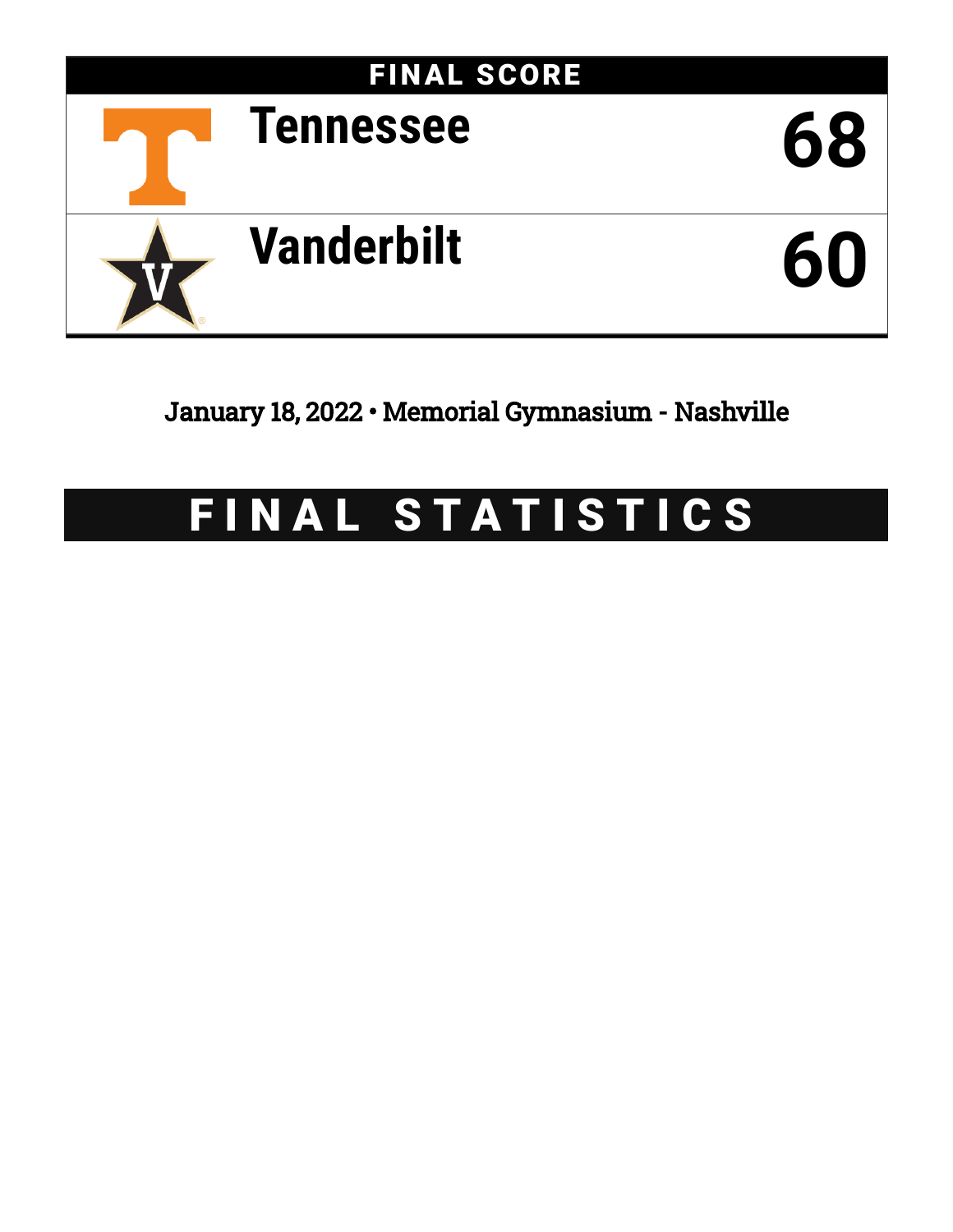#### **Official Box Score Tennessee vs Vanderbilt Game Totals -- Final Statistics January 18, 2022 at Memorial Gymnasium - Nashville**



#### **Tennessee 68**

| No. | Player                    | S  | Pts      | FG       | 3FG      | FT        | 0R | DR.      | TR       | PF       | A | TO       | <b>B</b> lk | Stl | Min    | $+/-$ |
|-----|---------------------------|----|----------|----------|----------|-----------|----|----------|----------|----------|---|----------|-------------|-----|--------|-------|
| 01  | CHANDLER, KENNEDY         | G  | 13       | $6 - 13$ | $0 - 4$  | 1-1       | 2  | 2        | 4        | 4        | 4 | 5        |             | 5   | 31     | 5     |
| 13  | NKAMHOUA, OLIVIER         | F. |          | $2 - 6$  | $0 - 3$  | $3 - 4$   | 1  | 6        | 7        | 3        | 1 | 1        |             | 1.  | 22     | 7     |
| 25  | VESCOVI, SANTIAGO         | G  | 14       | $3 - 8$  | $3 - 5$  | $5-6$     | 2  | 4        | 6        | 4        | 0 | 2        | 2           |     | 27     | 6     |
| 30  | JAMES, JOSIAH-JORDAN      | G  | 0        | $0 - 1$  | $0 - 1$  | $0 - 0$   | 0  | 1        | 1        | 1        |   | 0        | 0           | 0   | 4      | -1    |
| 33  | PLAVSIC, UROS             | F  | 13       | $6 - 7$  | $0 - 0$  | $1 - 1$   | 4  | 3        | 7        | 2        | 0 | 2        | 0           | 0   | 21     | 5     |
| 02  | HUNTLEY-HATFIELD, BRAND(  | F  | 0        | $0 - 2$  | $0 - 1$  | $0 - 0$   | 0  | 1        | 1.       | 3        | 0 | $\Omega$ | $\Omega$    | 0   | 13     | $-4$  |
| 05  | ZEIGLER, ZAKAI            | G  | 11       | $0 - 8$  | $0 - 3$  | $11 - 12$ | 0  | 3        | 3        | 1        | 2 | $\Omega$ | $\Omega$    | 4   | 27     | 8     |
| 10  | <b>FULKERSON, JOHN</b>    | F. | 2        | $0 - 4$  | $0 - 0$  | $2 - 2$   | 3  | 3        | 6        | 4        | 0 |          |             |     | 17     | 12    |
| 12  | <b>BAILEY JR., VICTOR</b> | G  | 0        | $0 - 1$  | $0 - 1$  | $0 - 1$   | 0  | $\Omega$ | $\Omega$ | 0        | 0 | $\Omega$ | 0           | 0   | 2      | 2     |
| 15  | MASHACK, JAHMAI           | G  | $\Omega$ | $0 - 0$  | $0 - 0$  | $0 - 0$   | 0  | $\Omega$ | $\Omega$ | $\Omega$ | 0 |          |             |     | 7      | $-2$  |
| 24  | POWELL, JUSTIN            | G  | 8        | $2-6$    | $2 - 5$  | $2 - 2$   | 0  | 2        | 2        | 1        | 1 | 2        | 0           | 1   | 29     | 2     |
|     | <b>TEAM</b>               |    |          |          |          |           | 2  | 1        | 3        | 0        |   | 0        |             |     |        |       |
|     | <b>TOTALS</b>             |    | 68       | 19-56    | $5 - 23$ | $25 - 29$ | 14 | 26       | 40       | 23       | 9 | 14       | 6           |     | 14 200 |       |
|     |                           |    |          |          |          |           |    |          |          |          |   |          |             |     |        |       |

| Game                                | 19-56  | 33.9% | $5 - 23$ | 21.7% | $25 - 29$ | 86.2% |
|-------------------------------------|--------|-------|----------|-------|-----------|-------|
| 2nd Half                            | $8-26$ | 31%   | 1-8      | 13%   | 18-20     | 90%   |
| 1st Half                            | 11-30  | 37%   | 4-15     | 27%   | 7-9       | 78%   |
| <b>Shooting By Period</b><br>Period | FG     | FG%   | 3FG      | 3FG%  | FТ        | FT%   |

*Deadball Rebounds:* 2,0 *Last FG:* 2nd-00:55 *Biggest Run:* 8-0 *Largest lead:* By 8 at 2nd-00:27 *Technical Fouls:* #25 VESCOVI (Class A) @ 2nd - 06:07; #33 PLAVSIC (Class A) @ 2nd - 06:07;

### **Vanderbilt 60**

| No. | Player                 | S | Pts           | FG.       | 3FG      | FТ        | 0R             | DR       | TR           | PF            | A              | TO | Blk          | Stl      | Min            | $+/-$ |
|-----|------------------------|---|---------------|-----------|----------|-----------|----------------|----------|--------------|---------------|----------------|----|--------------|----------|----------------|-------|
| 02  | PIPPEN JR., SCOTTY     | G | 18            | $3 - 10$  | 2-4      | $10 - 13$ | 2              | 3        | 5            | 4             |                | 4  | 0            | 2        | 30             | $-5$  |
| 04  | <b>WRIGHT, JORDAN</b>  | G | 15            | $5 - 12$  | $1 - 5$  | $4 - 4$   | $\overline{2}$ | 3        | 5            | 2             | 3              | 2  | $\mathbf{0}$ | 3        | 34             | $-4$  |
| 10  | <b>STUTE, MYLES</b>    | F | 7             | $2 - 4$   | $2 - 4$  | $1 - 1$   | 1.             | 0        |              | 5             | 0              |    | $\Omega$     | $\Omega$ | 8              | 3     |
| 33  | <b>WEIKERT, DREW</b>   | G | 0             | $0 - 1$   | $0 - 1$  | $0 - 0$   | 0              |          |              |               | 0              |    | $\mathbf{0}$ | 2        | 11             | 4     |
| 42  | MILLORA-BROWN, QUENTIN | F | 4             | $2 - 3$   | $0 - 0$  | $0 - 1$   | 2              | 4        | 6            | 4             | 0              | 2  | 2            | 0        | 34             | $-7$  |
| 00  | LAWRENCE, TYRIN        | G | $\mathcal{P}$ | $1 - 3$   | $0 - 2$  | $0 - 0$   | 0              | 3        | 3            | $\mathcal{P}$ | $\Omega$       | 3  |              |          | 13             | $-1$  |
| 05  | DEZONIE, SHANE         | G | 0             | $0 - 0$   | $0 - 0$  | $0 - 0$   | 0              | 0        | $\mathbf{0}$ |               | 0              |    | 0            | 0        | 3              | -5    |
| 11  | DORSEY, GABE           | G | $\Omega$      | $0 - 0$   | $0 - 0$  | $0 - 0$   | $\Omega$       | $\Omega$ | $\Omega$     | $\mathcal{P}$ | 0              | 1  | $\Omega$     | $\Omega$ | $\overline{4}$ | $-1$  |
| 12  | THOMAS, TREY           | G | 12            | $4 - 11$  | $3-9$    | $1 - 2$   | 0              |          |              | 0             | 0              | 4  | 0            |          | 30             | $-12$ |
| 15  | <b>FRANK, TERREN</b>   | F | $\Omega$      | $0 - 1$   | $0 - 1$  | $0 - 0$   | 0              |          |              |               | $\Omega$       | 0  | $\Omega$     | $\Omega$ | 5              | $-2$  |
| 23  | MANN, JAMAINE          | G | 2             | 1-4       | $0-0$    | $0 - 2$   | 0              | 7        |              | 4             | $\overline{2}$ | 2  |              | $\Omega$ | 28             | $-10$ |
|     | <b>TEAM</b>            |   |               |           |          |           | 2              | 2        | 4            | $\Omega$      |                | 0  |              |          |                |       |
|     | <b>TOTALS</b>          |   | 60            | $18 - 49$ | $8 - 26$ | $16 - 23$ | 9              | 25       | 34           | 26            |                | 21 | 4            | 9        | 200            |       |

| <b>Shooting By Period</b><br>Period | FG       | FG%   | 3FG      | 3FG%  | FТ        | FT%   |
|-------------------------------------|----------|-------|----------|-------|-----------|-------|
| 1st Half                            | $9 - 26$ | 35%   | 4-13     | 31%   | $10 - 13$ | 77%   |
| 2nd Half                            | $9 - 23$ | 39%   | 4-13     | 31%   | $6-10$    | 60%   |
| Game                                | 18-49    | 36.7% | $8 - 26$ | 30.8% | $16 - 23$ | 69.6% |

*Deadball Rebounds:* 3,0 *Last FG:* 2nd-01:22 *Biggest Run:* 8-0 *Largest lead:* By 4 at 2nd-17:14 *Technical Fouls:* #10 STUTE (Class A) @ 2nd - 06:07; #23 MANN (Class A) @ 2nd - 06:07;

| Game Notes:                                                              | <b>Score</b>                              | 1st | 2 <sub>nd</sub>  | TOT               | <b>Points</b> | TEN            | <b>VAN</b>     |
|--------------------------------------------------------------------------|-------------------------------------------|-----|------------------|-------------------|---------------|----------------|----------------|
| Officials: Bart Lenox, Michael Roberts, Jeb Hartness<br>Attendance: 7588 | <b>TEN</b>                                | 33  | 35               | 68                | In the Paint  | 26             | 20             |
|                                                                          | VAN                                       | 32  | 28               | 60                | Off Turns     | 19             |                |
| Start Time: 09:05 PM ET                                                  |                                           |     |                  |                   | 2nd Chance    | 16             | 10             |
| End Time: 11:19 PM ET<br>Game Duration: 2:14                             | TEN led for 21:07. VAN led for 12:56.     |     |                  | <b>Fast Break</b> |               |                |                |
| Conference Game:                                                         | Game was tied for 5:58.<br>Times tied: 10 |     | Lead Changes: 17 |                   | Bench         | 21             | 16             |
|                                                                          |                                           |     |                  |                   | Per Poss      | 1.000<br>30/68 | 0.857<br>26/70 |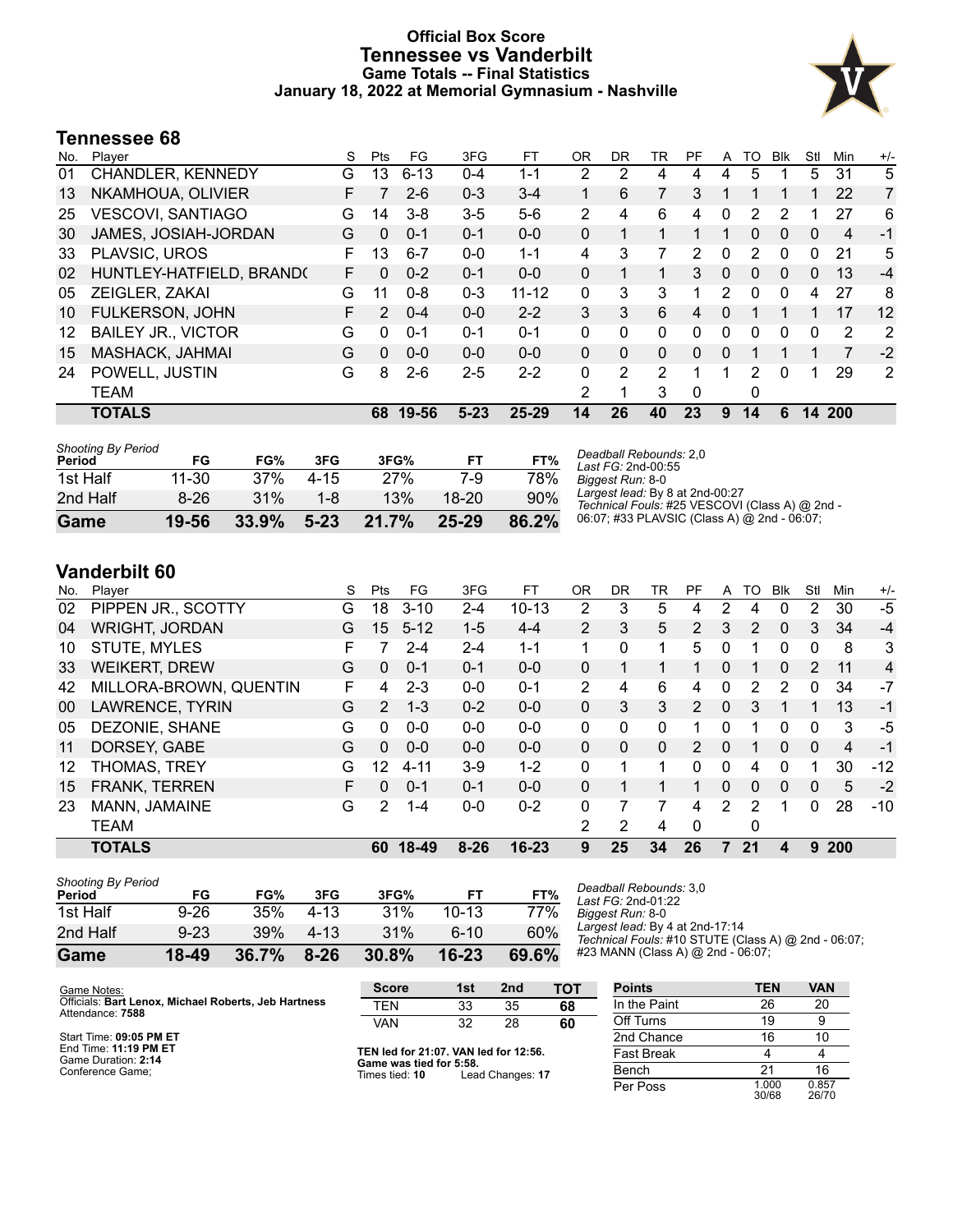#### **Official Box Score Tennessee vs Vanderbilt First Half Statistics Only January 18, 2022 at Memorial Gymnasium - Nashville**



### **Tennessee 33**

| No. | Player                      | S  | <b>Pts</b>    | FG      | 3FG      | <b>FT</b> | <b>OR</b>     | <b>DR</b> | <b>TR</b>      | <b>PF</b>      | A | TO       | <b>B</b> lk  | Stl          | Min | $+/-$          |
|-----|-----------------------------|----|---------------|---------|----------|-----------|---------------|-----------|----------------|----------------|---|----------|--------------|--------------|-----|----------------|
| 01  | CHANDLER, KENNEDY           | G  | 6             | $3 - 7$ | $0 - 3$  | $0-0$     | 2             |           | 3              | 0              | 3 | 2        |              | 4            | 16  | 9              |
| 13  | NKAMHOUA, OLIVIER           | F  | $\mathcal{P}$ | $1 - 3$ | $0 - 2$  | $0 - 0$   | 0             | 4         | 4              | $\overline{2}$ |   | 0        |              | 0            | 11  | 3              |
| 25  | <b>VESCOVI, SANTIAGO</b>    | G  | 9             | $2 - 4$ | $2 - 3$  | $3 - 4$   | 1             | 2         | 3              | 2              | 0 |          | 0            | 0            | 13  | -3             |
| 30  | <b>JAMES, JOSIAH-JORDAN</b> | G  | $\Omega$      | $0 - 1$ | $0 - 1$  | $0 - 0$   | 0             | 1         |                |                |   | 0        | $\Omega$     | $\Omega$     | 4   | $-1$           |
| 33  | PLAVSIC, UROS               | F  | 6             | $3-4$   | $0 - 0$  | $0 - 0$   | $\mathcal{P}$ | 1         | 3              | 1              | 0 | 0        | $\Omega$     | $\Omega$     | 10  | -1             |
| 02  | HUNTLEY-HATFIELD, BRAND(    | F. | $\mathbf{0}$  | $0 - 2$ | $0 - 1$  | $0 - 0$   | 0             |           |                | 2              | 0 | 0        | $\mathbf{0}$ | 0            | 11  | -3             |
| 05  | ZEIGLER, ZAKAI              | G  | 2             | $0 - 2$ | $0 - 0$  | $2 - 2$   | 0             | 1         |                | 0              | 1 | 0        | 0            | 2            | 11  | $-4$           |
| 10  | <b>FULKERSON, JOHN</b>      | F. | $\Omega$      | $0 - 1$ | $0 - 0$  | $0 - 0$   | 0             | $\Omega$  | $\Omega$       | 3              | 0 | 1        | $\Omega$     | $\Omega$     | 7   | 1              |
| 12  | <b>BAILEY JR., VICTOR</b>   | G  | 0             | $0 - 1$ | $0 - 1$  | $0 - 1$   | 0             | 0         | $\mathbf{0}$   | 0              | 0 | 0        | $\Omega$     | 0            | 2   | 2              |
| 15  | MASHACK, JAHMAI             | G  | $\Omega$      | $0 - 0$ | $0 - 0$  | $0 - 0$   | $\Omega$      | $\Omega$  | 0              | 0              | 0 | $\Omega$ |              | $\mathbf{0}$ | 2   | $\overline{2}$ |
| 24  | POWELL, JUSTIN              | G  | 8             | $2 - 5$ | $2 - 4$  | $2 - 2$   | 0             | 2         | $\overline{2}$ | 0              |   | 0        | $\Omega$     | $\Omega$     | 14  | 0              |
|     | TEAM                        |    |               |         |          |           | 0             | 1         |                | 0              |   | 0        |              |              |     |                |
|     | <b>TOTALS</b>               |    | 33            | 11-30   | $4 - 15$ | 7-9       | 5             | 14        | 19             | 11             |   | 4        | 3            | 6            | 100 |                |

| <b>Shooting By Period</b><br>Period | FG    | FG%   | 3FG      | 3FG%  | FТ        | FT%   | Deadball Rebounds: 2,0<br>Last FG Half: TEN 2nd-00:55 |
|-------------------------------------|-------|-------|----------|-------|-----------|-------|-------------------------------------------------------|
| 1st Half                            | 11-30 | 37%   | $4 - 15$ | 27%   | 7-9       | 78%   |                                                       |
| Game                                | 19-56 | 33.9% | $5-23$   | 21.7% | $25 - 29$ | 86.2% |                                                       |

### **Vanderbilt 32**

| No. | Player                 | S | Pts           | FG       | 3FG      | <b>FT</b> | <b>OR</b>    | <b>DR</b> | <b>TR</b>      | PF | A        | TO | <b>Blk</b> | Stl      | Min | $+/-$          |
|-----|------------------------|---|---------------|----------|----------|-----------|--------------|-----------|----------------|----|----------|----|------------|----------|-----|----------------|
| 02  | PIPPEN JR., SCOTTY     | G | 10            | 1-6      | $1 - 2$  | $7-9$     | 2            | 2         | 4              | 0  |          |    | 0          | 0        | 15  | $-2$           |
| 04  | <b>WRIGHT, JORDAN</b>  | G | 9             | $3-6$    | $1 - 3$  | $2 - 2$   | $\Omega$     | 2         | $\overline{2}$ |    |          |    | 0          |          | 18  | $\overline{2}$ |
| 10  | <b>STUTE, MYLES</b>    | F | 4             | $1 - 3$  | $1 - 3$  | $1 - 1$   | 1            | 0         | 1              | 3  | 0        | 0  | $\Omega$   | 0        | 5   | $-1$           |
| 33  | <b>WEIKERT, DREW</b>   | G | 0             | $0 - 1$  | $0 - 1$  | $0 - 0$   | 0            | 0         | 0              | 0  | 0        |    | 0          | 2        | 6   | $\mathbf 0$    |
| 42  | MILLORA-BROWN, QUENTIN | F | 2             | $1 - 2$  | $0 - 0$  | $0 - 1$   | 1            | 3         | 4              |    | 0        | 2  | 0          | 0        | 15  | 1              |
| 00  | LAWRENCE, TYRIN        | G | $\mathcal{P}$ | $1 - 1$  | $0 - 0$  | $0 - 0$   | 0            | 0         | $\Omega$       | 0  | $\Omega$ | 0  |            |          | 5   | 2              |
| 05  | DEZONIE, SHANE         | G | 0             | $0-0$    | $0 - 0$  | $0 - 0$   | 0            | 0         | 0              |    | $\Omega$ |    | 0          | 0        | 3   | -5             |
| 11  | DORSEY, GABE           | G | 0             | $0 - 0$  | $0 - 0$  | $0 - 0$   | $\Omega$     | 0         | $\Omega$       | 0  | $\Omega$ | 0  | $\Omega$   | $\Omega$ | 0   | $\mathbf{0}$   |
| 12  | THOMAS, TREY           | G | 3             | $1 - 4$  | $1 - 3$  | $0 - 0$   | $\mathbf{0}$ | 0         | $\mathbf{0}$   | 0  | 0        | 2  | 0          | 0        | 15  | $-1$           |
| 15  | <b>FRANK, TERREN</b>   | F | 0             | $0 - 1$  | $0 - 1$  | $0 - 0$   | $\Omega$     | 1         | 1              | 1  | $\Omega$ | 0  | 0          | 0        | 5   | $-2$           |
| 23  | <b>MANN, JAMAINE</b>   | G | 2             | $1 - 2$  | $0-0$    | $0 - 0$   | $\Omega$     | 6         | 6              | 2  | 2        | 0  | 0          | 0        | 13  | 1              |
|     | <b>TEAM</b>            |   |               |          |          |           | 4            | ◢         | 2              | 0  |          | 0  |            |          |     |                |
|     | <b>TOTALS</b>          |   | 32            | $9 - 26$ | $4 - 13$ | $10 - 13$ | 5            | 15        | 20             | 9  | 4        | 8  |            | 4        | 100 |                |
|     |                        |   |               |          |          |           |              |           |                |    |          |    |            |          |     |                |

| <b>Shooting By Period</b><br>Period | FG       | FG%   | 3FG      | 3FG%  | FТ        | FT%   | Lε |
|-------------------------------------|----------|-------|----------|-------|-----------|-------|----|
| 1st Half                            | $9 - 26$ | 35%   | 4-13     | 31%   | $10-13$   | 77%   |    |
| Game                                | 18-49    | 36.7% | $8 - 26$ | 30.8% | $16 - 23$ | 69.6% |    |

*Deadball Rebounds:* 3,0 *Last FG Half:* VAN 2nd-01:22

| Game Notes:                                                              | <b>Score</b> | 1st | 2 <sub>nd</sub> | <b>TOT</b> | <b>Points (This Period)</b> | <b>TEN</b>    | <b>VAN</b>     |
|--------------------------------------------------------------------------|--------------|-----|-----------------|------------|-----------------------------|---------------|----------------|
| Officials: Bart Lenox, Michael Roberts, Jeb Hartness<br>Attendance: 7588 | TEN          | 33  | 35              | 68         | In the Paint                |               | 10             |
|                                                                          | <b>VAN</b>   | 32  | 28              | 60         | Off Turns                   |               |                |
| Start Time: 09:05 PM ET                                                  |              |     |                 |            | 2nd Chance                  |               |                |
| End Time: 11:19 PM ET<br>Game Duration: 2:14                             |              |     |                 |            | <b>Fast Break</b>           |               |                |
| Conference Game:                                                         |              |     |                 |            | Bench                       | 10            |                |
|                                                                          |              |     |                 |            | Per Poss                    | .000<br>15/33 | 0.941<br>14/34 |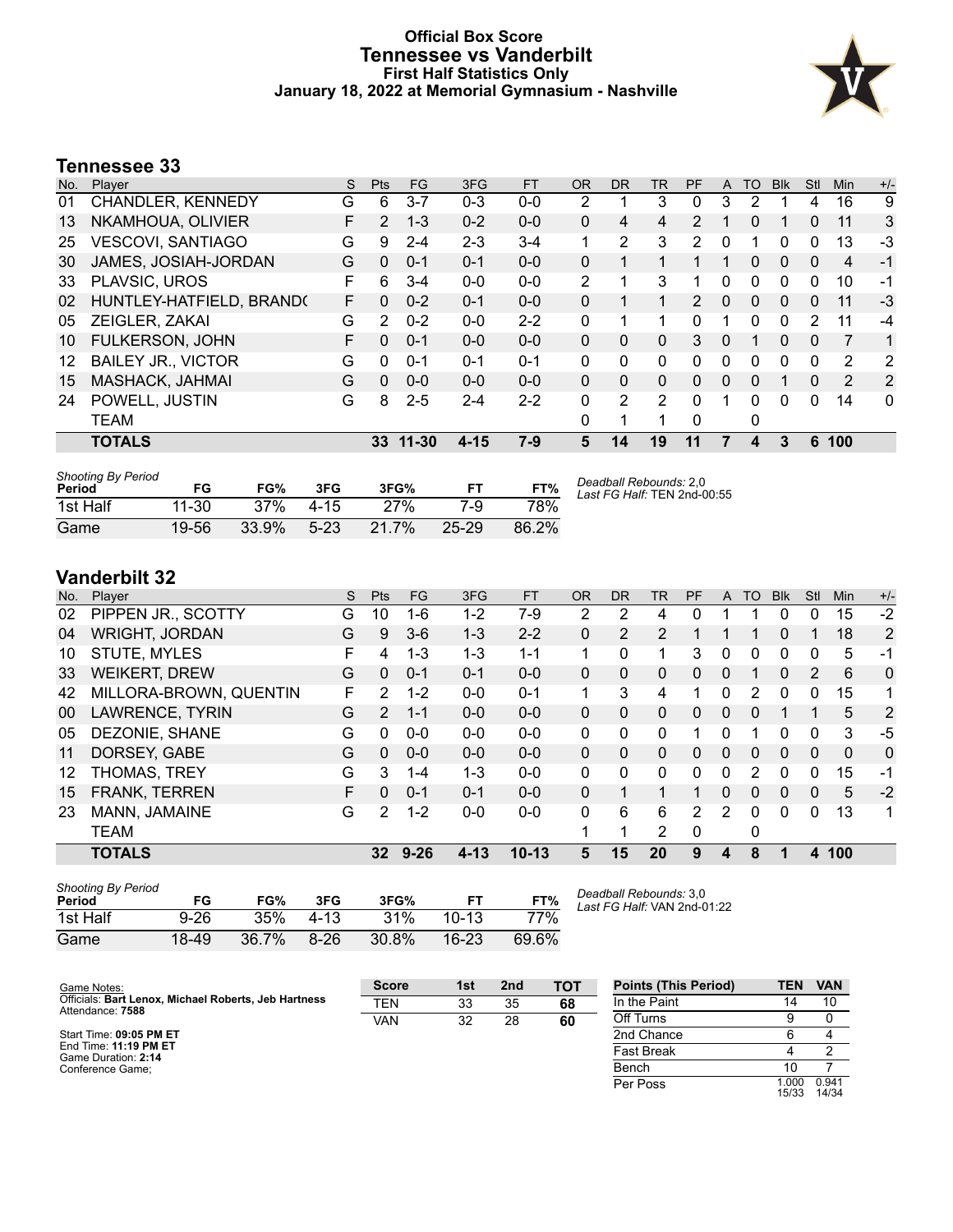#### **Official Play-By-Play Tennessee vs Vanderbilt First Half January 18, 2022 at Memorial Gymnasium - Nashville**



#### **Period 1**

<mark>Starters:</mark><br>Tennessee: 1 CHANDLER,KENNEDY (G); 13 NKAMHOUA,OLIVIER (F); 25 VESCOVI,SANTIAGO (G); 30 JAMES,JOSIAH-JORDAN (G); 33 PLAVSIC,UROS (F);<br>**Vanderbilt**: 2 PIPPEN JR.,SCOTTY (G); 4 WRIGHT,JORDAN (G); 10 STUTE,MYLES (

| Time           | <b>VISITORS: Tennessee</b>               | <b>Score</b> | <b>Margin</b>  | <b>HOME: Vanderbilt</b>                                     |
|----------------|------------------------------------------|--------------|----------------|-------------------------------------------------------------|
| 19:42          |                                          |              |                | MISSED JUMPER by PIPPEN JR., SCOTTY                         |
| 19:38          |                                          |              |                | REBOUND (OFF) by MILLORA-BROWN, QUENTIN                     |
| 19:37          |                                          |              |                | MISSED 3PTR by STUTE, MYLES                                 |
| 19:31          | REBOUND (DEF) by VESCOVI, SANTIAGO       |              |                |                                                             |
| 19:20          | MISSED JUMPER by PLAVSIC, UROS           |              |                |                                                             |
| 19:17          |                                          |              |                | REBOUND (DEF) by MILLORA-BROWN, QUENTIN                     |
| 18:55          |                                          | $2 - 0$      | H <sub>2</sub> | GOOD! LAYUP by WRIGHT, JORDAN                               |
| 18:49          |                                          |              |                | FOUL (PERSONAL) by STUTE, MYLES                             |
| 18:49          | GOOD! FT by VESCOVI, SANTIAGO [FB]       | $2 - 1$      | H <sub>1</sub> |                                                             |
| 18:49          | GOOD! FT by VESCOVI, SANTIAGO [FB]       | $2 - 2$      | $\mathsf{T}$   |                                                             |
| 18:29<br>18:24 | FOUL (PERSONAL) by VESCOVI, SANTIAGO     |              |                | MISSED JUMPER by PIPPEN JR., SCOTTY                         |
| 18:21          | REBOUND (DEF) by JAMES, JOSIAH-JORDAN    |              |                |                                                             |
| 18:11          | GOOD! 3PTR by VESCOVI, SANTIAGO          | $2 - 5$      | V <sub>3</sub> |                                                             |
| 18:11          | ASSIST by CHANDLER, KENNEDY              |              |                |                                                             |
| 17:53          |                                          | $5-5$        | $\mathsf{T}$   | GOOD! 3PTR by WRIGHT, JORDAN                                |
| 17:42          | GOOD! LAYUP by NKAMHOUA, OLIVIER         | $5 - 7$      | V <sub>2</sub> |                                                             |
| 17:42          | ASSIST by JAMES, JOSIAH-JORDAN           |              |                |                                                             |
| 17:24          |                                          |              |                | MISSED LAYUP by PIPPEN JR., SCOTTY                          |
| 17:21          |                                          |              |                | REBOUND (OFF) by PIPPEN JR., SCOTTY                         |
| 17:19          |                                          |              |                | MISSED 3PTR by WRIGHT, JORDAN                               |
| 17:16          | REBOUND (DEF) by CHANDLER, KENNEDY       |              |                |                                                             |
| 17:03          | TURNOVER (LOSTBALL) by VESCOVI, SANTIAGO |              |                |                                                             |
| 17:03          |                                          |              |                | STEAL by WEIKERT, DREW                                      |
| 16:57          |                                          |              |                | MISSED 3PTR by WEIKERT, DREW                                |
| 16:55          | REBOUND (DEF) by NKAMHOUA, OLIVIER       |              |                |                                                             |
| 16:55          |                                          |              |                | FOUL (PERSONAL) by STUTE, MYLES                             |
| 16:55          |                                          |              |                | SUB OUT: STUTE, MYLES                                       |
| 16:55          |                                          |              |                | SUB IN: MANN, JAMAINE                                       |
| 16:55          | SUB OUT: NKAMHOUA, OLIVIER               |              |                |                                                             |
| 16:55          | SUB OUT: PLAVSIC, UROS                   |              |                |                                                             |
| 16:55          | SUB IN: HUNTLEY-HATFIELD, BRANDON        |              |                |                                                             |
| 16:55          | SUB IN: FULKERSON, JOHN                  |              |                |                                                             |
| 16:40          | MISSED 3PTR by JAMES, JOSIAH-JORDAN      |              |                |                                                             |
| 16:38          |                                          |              |                | REBOUND (DEF) by PIPPEN JR., SCOTTY                         |
| 16:24<br>16:24 |                                          | $8 - 7$      | H <sub>1</sub> | GOOD! 3PTR by PIPPEN JR., SCOTTY<br>ASSIST by MANN, JAMAINE |
| 16:17          | SUB OUT: VESCOVI, SANTIAGO               |              |                |                                                             |
| 16:17          | SUB IN: POWELL, JUSTIN                   |              |                |                                                             |
| 16:08          | MISSED 3PTR by HUNTLEY-HATFIELD, BRANDON |              |                |                                                             |
| 16:06          |                                          |              |                | REBOUND (DEF) by TEAM                                       |
| 16:06          |                                          |              |                | SUB OUT: WEIKERT, DREW                                      |
| 16:06          |                                          |              |                | SUB IN: LAWRENCE, TYRIN                                     |
| 16:06          | FOUL (PERSONAL) by FULKERSON, JOHN       |              |                |                                                             |
| 16:03          | FOUL (PERSONAL) by JAMES, JOSIAH-JORDAN  |              |                |                                                             |
| 16:03          | SUB OUT: JAMES, JOSIAH-JORDAN            |              |                |                                                             |
| 16:03          | SUB IN: ZEIGLER, ZAKAI                   |              |                |                                                             |
| 16:03          |                                          | $9 - 7$      | H <sub>2</sub> | GOOD! FT by WRIGHT, JORDAN [FB]                             |
| 16:03          |                                          | $10 - 7$     | H <sub>3</sub> | GOOD! FT by WRIGHT, JORDAN [FB]                             |
| 15:40          | TURNOVER (LOSTBALL) by FULKERSON, JOHN   |              |                |                                                             |
| 15:40          |                                          |              |                | STEAL by LAWRENCE, TYRIN                                    |
| 15:21          |                                          |              |                | TURNOVER (BADPASS) by WRIGHT, JORDAN                        |
| 15:21          | STEAL by ZEIGLER, ZAKAI                  |              |                |                                                             |
| 15:16          |                                          |              |                | FOUL (PERSONAL) by WRIGHT, JORDAN                           |
| 15:16          |                                          |              |                |                                                             |
| 15:16          |                                          |              |                | SUB OUT: WRIGHT, JORDAN                                     |
| 15:16          |                                          |              |                | SUB IN: THOMAS, TREY                                        |
| 15:16          | GOOD! FT by ZEIGLER, ZAKAI [FB]          | $10 - 8$     | H <sub>2</sub> |                                                             |
| 15:16          | GOOD! FT by ZEIGLER, ZAKAI [FB]          | $10-9$       | H <sub>1</sub> |                                                             |
| 14:56          |                                          |              |                | FOUL (OFF) by MILLORA-BROWN, QUENTIN                        |
| 14:56<br>14:43 | GOOD! 3PTR by POWELL, JUSTIN             | $10 - 12$    | V <sub>2</sub> | TURNOVER (OFFENSIVE) by MILLORA-BROWN, QUENTIN              |
| 14:43          | ASSIST by CHANDLER, KENNEDY              |              |                |                                                             |
| 14:13          |                                          | $12 - 12$    | $\top$         | GOOD! LAYUP by LAWRENCE, TYRIN                              |
| 13:52          | MISSED LAYUP by FULKERSON, JOHN          |              |                |                                                             |
|                |                                          |              |                |                                                             |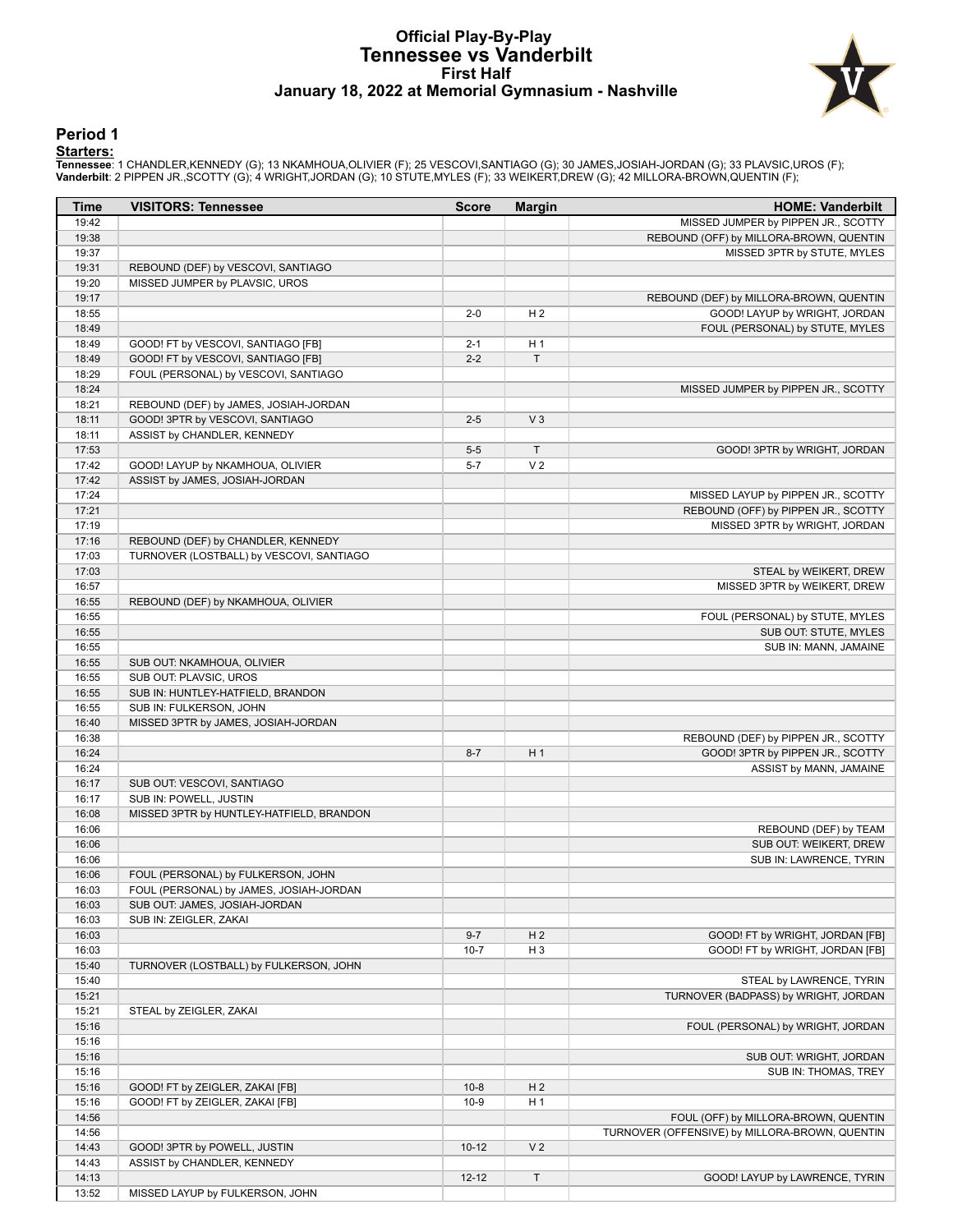| <b>Time</b>    | <b>VISITORS: Tennessee</b>                        | <b>Score</b> | <b>Margin</b>  | <b>HOME: Vanderbilt</b>               |
|----------------|---------------------------------------------------|--------------|----------------|---------------------------------------|
| 13:48          |                                                   |              |                | REBOUND (DEF) by PIPPEN JR., SCOTTY   |
| 13:27          |                                                   |              |                | TURNOVER (LOSTBALL) by THOMAS, TREY   |
| 13:27          | STEAL by CHANDLER, KENNEDY                        |              |                |                                       |
| 13:21          | MISSED LAYUP by HUNTLEY-HATFIELD, BRANDON         |              |                |                                       |
| 13:21          |                                                   |              |                | BLOCK by LAWRENCE, TYRIN              |
| 13:15          |                                                   |              |                | REBOUND (DEF) by MANN, JAMAINE        |
| 13:09          |                                                   |              |                | MISSED JUMPER by MANN, JAMAINE        |
| 13:08<br>13:08 | FOUL (PERSONAL) by FULKERSON, JOHN                |              |                | REBOUND (OFF) by TEAM                 |
| 13:08          |                                                   |              |                | SUB OUT: PIPPEN JR., SCOTTY           |
| 13:08          |                                                   |              |                | SUB OUT: MILLORA-BROWN, QUENTIN       |
| 13:08          |                                                   |              |                | SUB IN: WRIGHT, JORDAN                |
| 13:08          |                                                   |              |                | SUB IN: FRANK, TERREN                 |
| 13:08          | SUB OUT: CHANDLER, KENNEDY                        |              |                |                                       |
| 13:08          | SUB OUT: HUNTLEY-HATFIELD, BRANDON                |              |                |                                       |
| 13:08          | SUB IN: NKAMHOUA, OLIVIER                         |              |                |                                       |
| 13:08          | SUB IN: VESCOVI, SANTIAGO                         |              |                |                                       |
| 12:58          |                                                   | $14 - 12$    | H <sub>2</sub> | GOOD! LAYUP by MANN, JAMAINE          |
| 12:46          | MISSED 3PTR by POWELL, JUSTIN                     |              |                |                                       |
| 12:40          |                                                   |              |                | REBOUND (DEF) by FRANK, TERREN        |
| 12:26          |                                                   |              |                | MISSED 3PTR by THOMAS, TREY           |
| 12:23          | REBOUND (DEF) by ZEIGLER, ZAKAI                   |              |                |                                       |
| 12:01          | GOOD! DUNK by PLAVSIC, UROS [PNT]                 | $14 - 14$    | $\mathsf{T}$   |                                       |
| 12:01          | ASSIST by POWELL, JUSTIN                          |              |                |                                       |
| 11:49<br>11:49 | SUB OUT: FULKERSON, JOHN<br>SUB IN: PLAVSIC, UROS |              |                |                                       |
| 11:32          |                                                   | $17 - 14$    | $H_3$          | GOOD! 3PTR by THOMAS, TREY            |
| 11:32          |                                                   |              |                | ASSIST by MANN, JAMAINE               |
| 11:07          | MISSED 3PTR by NKAMHOUA, OLIVIER                  |              |                |                                       |
| 11:05          |                                                   |              |                | REBOUND (DEF) by WRIGHT, JORDAN       |
| 10:51          |                                                   |              |                | MISSED 3PTR by FRANK, TERREN          |
| 10:49          | REBOUND (DEF) by NKAMHOUA, OLIVIER                |              |                |                                       |
| 10:45          |                                                   |              |                | FOUL (PERSONAL) by MANN, JAMAINE      |
| 10:45          |                                                   |              |                |                                       |
| 10:45          |                                                   |              |                | SUB OUT: LAWRENCE, TYRIN              |
| 10:45          |                                                   |              |                | SUB IN: DEZONIE, SHANE                |
| 10:45          | SUB OUT: ZEIGLER, ZAKAI                           |              |                |                                       |
| 10:45          | SUB OUT: POWELL, JUSTIN                           |              |                |                                       |
| 10:45          | SUB IN: CHANDLER, KENNEDY                         |              |                |                                       |
| 10:45          | SUB IN: BAILEY JR., VICTOR                        |              |                |                                       |
| 10:34          | GOOD! DUNK by PLAVSIC, UROS                       | $17 - 16$    | H <sub>1</sub> |                                       |
| 10:16<br>10:16 | BLOCK by NKAMHOUA, OLIVIER                        |              |                | MISSED LAYUP by WRIGHT, JORDAN        |
| 10:14          | REBOUND (DEF) by TEAM                             |              |                |                                       |
| 10:03          | MISSED 3PTR by VESCOVI, SANTIAGO                  |              |                |                                       |
| 10:00          |                                                   |              |                | REBOUND (DEF) by MANN, JAMAINE        |
| 09:42          |                                                   |              |                | MISSED JUMPER by THOMAS, TREY         |
| 09:39          | REBOUND (DEF) by NKAMHOUA, OLIVIER                |              |                |                                       |
| 09:33          | MISSED 3PTR by NKAMHOUA, OLIVIER                  |              |                |                                       |
| 09:30          | REBOUND (OFF) by PLAVSIC, UROS                    |              |                |                                       |
| 09:30          |                                                   |              |                | FOUL (PERSONAL) by FRANK, TERREN      |
| 09:30          |                                                   |              |                | FOUL (PERSONAL) by DEZONIE, SHANE     |
| 09:30          | SUB OUT: NKAMHOUA, OLIVIER                        |              |                |                                       |
| 09:30          | SUB OUT: PLAVSIC, UROS                            |              |                |                                       |
| 09:30          | SUB IN: HUNTLEY-HATFIELD, BRANDON                 |              |                |                                       |
| 09:30          | SUB IN: FULKERSON, JOHN                           |              |                |                                       |
| 09:30          | MISSED FT by BAILEY JR., VICTOR                   |              |                |                                       |
| 09:29          |                                                   |              |                | REBOUND (DEF) by MANN, JAMAINE        |
| 09:17<br>09:06 | MISSED 3PTR by CHANDLER, KENNEDY                  |              |                | TURNOVER (BADPASS) by THOMAS, TREY    |
| 09:03          | REBOUND (OFF) by CHANDLER, KENNEDY                |              |                |                                       |
| 09:01          | MISSED JUMPER by CHANDLER, KENNEDY                |              |                |                                       |
| 08:58          |                                                   |              |                | REBOUND (DEF) by MANN, JAMAINE        |
| 08:56          |                                                   |              |                | TURNOVER (LOSTBALL) by DEZONIE, SHANE |
| 08:56          | STEAL by CHANDLER, KENNEDY                        |              |                |                                       |
| 08:40          | MISSED 3PTR by BAILEY JR., VICTOR                 |              |                |                                       |
| 08:37          |                                                   |              |                | REBOUND (DEF) by MANN, JAMAINE        |
| 08:26          |                                                   |              |                | SUB OUT: THOMAS, TREY                 |
| 08:26          |                                                   |              |                | SUB IN: PIPPEN JR., SCOTTY            |
| 08:26          | SUB OUT: BAILEY JR., VICTOR                       |              |                |                                       |
| 08:26          | SUB IN: POWELL, JUSTIN                            |              |                |                                       |
| 08:21          |                                                   |              |                | MISSED 3PTR by PIPPEN JR., SCOTTY     |
| 08:21          | BLOCK by CHANDLER, KENNEDY                        |              |                |                                       |
| 08:17          | REBOUND (DEF) by POWELL, JUSTIN                   |              |                |                                       |
| 08:03          | MISSED JUMPER by POWELL, JUSTIN                   |              |                |                                       |
| 08:00          | REBOUND (OFF) by CHANDLER, KENNEDY                |              |                |                                       |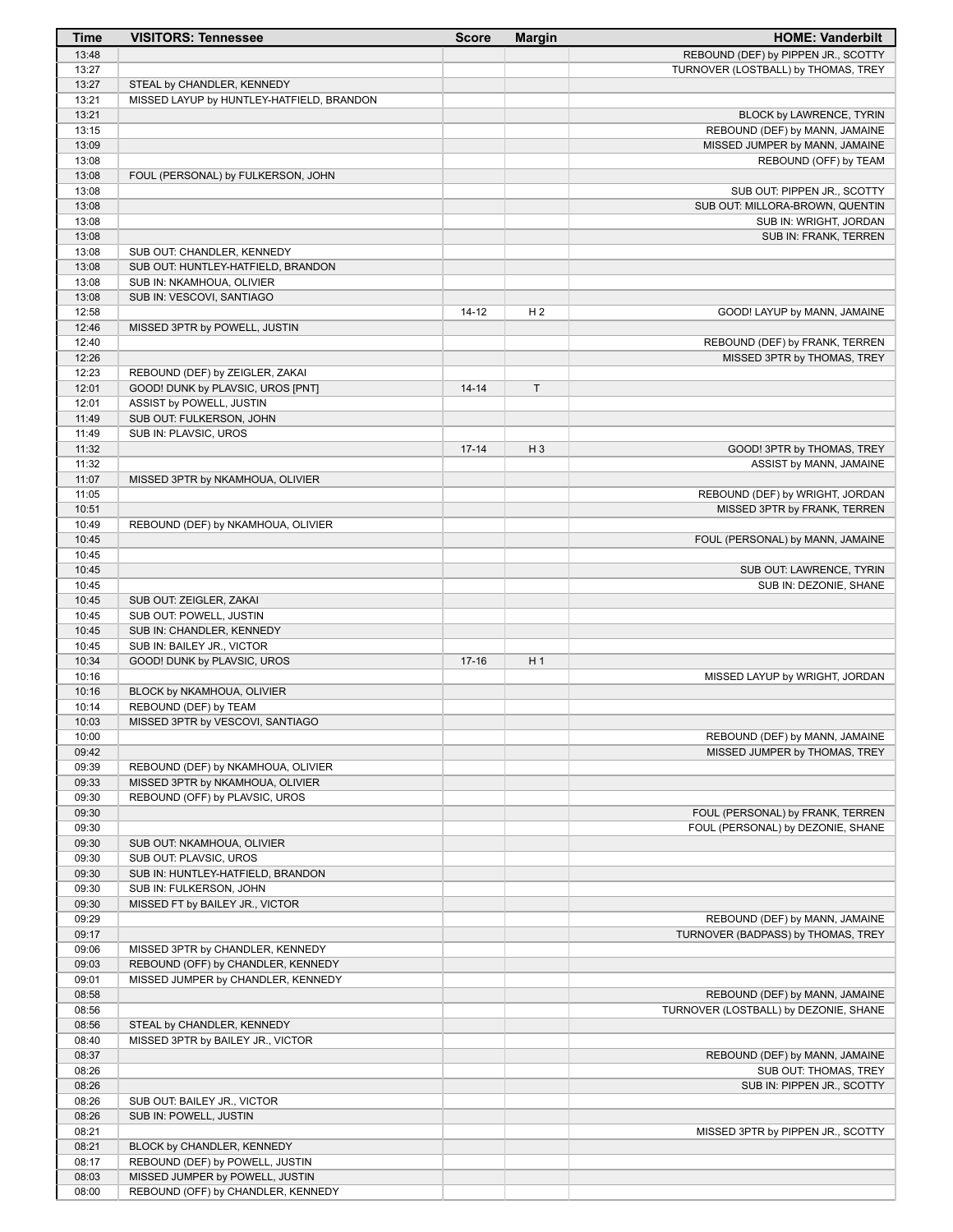| Time           | <b>VISITORS: Tennessee</b>                                     | <b>Score</b> | <b>Margin</b>  | <b>HOME: Vanderbilt</b>                 |
|----------------|----------------------------------------------------------------|--------------|----------------|-----------------------------------------|
| 07:57          | GOOD! 3PTR by VESCOVI, SANTIAGO                                | $17-19$      | V <sub>2</sub> |                                         |
| 07:57          | ASSIST by CHANDLER, KENNEDY                                    |              |                |                                         |
| 07:49          |                                                                |              |                |                                         |
| 07:49          |                                                                |              |                | SUB OUT: DEZONIE, SHANE                 |
| 07:49          |                                                                |              |                | SUB OUT: FRANK, TERREN                  |
| 07:49          |                                                                |              |                | SUB OUT: MANN, JAMAINE                  |
| 07:49          |                                                                |              |                | SUB IN: STUTE, MYLES                    |
| 07:49          |                                                                |              |                | SUB IN: THOMAS, TREY                    |
| 07:49          |                                                                |              |                | SUB IN: MILLORA-BROWN, QUENTIN          |
| 07:40          | FOUL (PERSONAL) by FULKERSON, JOHN                             |              |                |                                         |
| 07:40          | SUB OUT: FULKERSON, JOHN                                       |              |                |                                         |
| 07:40          | SUB IN: NKAMHOUA, OLIVIER                                      |              |                |                                         |
| 07:23          |                                                                | $20-19$      | H <sub>1</sub> | GOOD! 3PTR by STUTE, MYLES              |
| 07:23          |                                                                |              |                | ASSIST by WRIGHT, JORDAN                |
| 07:23<br>07:23 | FOUL (PERSONAL) by NKAMHOUA, OLIVIER                           | $21 - 19$    | H <sub>2</sub> | GOOD! FT by STUTE, MYLES                |
| 07:01          | GOOD! 3PTR by POWELL, JUSTIN                                   | $21 - 22$    | V <sub>1</sub> |                                         |
| 07:01          | ASSIST by NKAMHOUA, OLIVIER                                    |              |                |                                         |
| 06:25          |                                                                |              |                | MISSED 3PTR by WRIGHT, JORDAN           |
| 06:19          |                                                                |              |                | REBOUND (OFF) by STUTE, MYLES           |
| 06:10          |                                                                |              |                | MISSED 3PTR by STUTE, MYLES             |
| 06:06          | REBOUND (DEF) by VESCOVI, SANTIAGO                             |              |                |                                         |
| 05:57          | MISSED 3PTR by POWELL, JUSTIN                                  |              |                |                                         |
| 05:55          | REBOUND (OFF) by VESCOVI, SANTIAGO                             |              |                |                                         |
| 05:55          |                                                                |              |                | FOUL (PERSONAL) by STUTE, MYLES         |
| 05:55          | MISSED FT by VESCOVI, SANTIAGO                                 |              |                |                                         |
| 05:55          | REBOUND (OFF) by TEAM                                          |              |                |                                         |
| 05:55          |                                                                |              |                | SUB OUT: STUTE, MYLES                   |
| 05:55          |                                                                |              |                | SUB IN: MANN, JAMAINE                   |
| 05:55          | GOOD! FT by VESCOVI, SANTIAGO                                  | $21 - 23$    | V <sub>2</sub> |                                         |
| 05:55          | SUB OUT: VESCOVI, SANTIAGO                                     |              |                |                                         |
| 05:55          | SUB IN: ZEIGLER, ZAKAI                                         |              |                |                                         |
| 05:26          |                                                                |              |                | MISSED LAYUP by MILLORA-BROWN, QUENTIN  |
| 05:23          | REBOUND (DEF) by NKAMHOUA, OLIVIER                             |              |                |                                         |
| 05:06          | SUB OUT: HUNTLEY-HATFIELD, BRANDON                             |              |                |                                         |
| 05:06          | SUB IN: PLAVSIC, UROS                                          |              |                |                                         |
| 04:55          | MISSED JUMPER by ZEIGLER, ZAKAI                                |              |                |                                         |
| 04:50<br>04:50 | REBOUND (OFF) by PLAVSIC, UROS<br>GOOD! LAYUP by PLAVSIC, UROS | $21 - 25$    | V <sub>4</sub> |                                         |
| 04:29          |                                                                |              |                | MISSED 3PTR by THOMAS, TREY             |
| 04:27          | REBOUND (DEF) by PLAVSIC, UROS                                 |              |                |                                         |
| 04:11          | MISSED 3PTR by CHANDLER, KENNEDY                               |              |                |                                         |
| 04:07          |                                                                |              |                | REBOUND (DEF) by MANN, JAMAINE          |
| 04:07          | SUB OUT: CHANDLER, KENNEDY                                     |              |                |                                         |
| 04:07          | SUB IN: VESCOVI, SANTIAGO                                      |              |                |                                         |
| 03:51          | FOUL (PERSONAL) by NKAMHOUA, OLIVIER                           |              |                |                                         |
| 03:51          |                                                                |              |                |                                         |
| 03:51          | SUB OUT: NKAMHOUA, OLIVIER                                     |              |                |                                         |
| 03:51          | SUB IN: HUNTLEY-HATFIELD, BRANDON                              |              |                |                                         |
| 03:51          |                                                                | 22-25        | $V_3$          | GOOD! FT by PIPPEN JR., SCOTTY          |
| 03:51          |                                                                | 23-25        | V <sub>2</sub> | GOOD! FT by PIPPEN JR., SCOTTY          |
| 03:29          | MISSED JUMPER by VESCOVI, SANTIAGO                             |              |                |                                         |
| 03:25          |                                                                |              |                | REBOUND (DEF) by WRIGHT, JORDAN         |
| 03:17          |                                                                | 25-25        | T              | GOOD! LAYUP by MILLORA-BROWN, QUENTIN   |
| 03:17          |                                                                |              |                | ASSIST by PIPPEN JR., SCOTTY            |
| 03:07          | MISSED JUMPER by ZEIGLER, ZAKAI                                |              |                |                                         |
| 03:04          |                                                                |              |                | REBOUND (DEF) by MILLORA-BROWN, QUENTIN |
| 02:51<br>02:27 |                                                                | 27-25        | H <sub>2</sub> | GOOD! JUMPER by WRIGHT, JORDAN          |
| 02:27          | GOOD! FT by POWELL, JUSTIN                                     | 27-26        | H <sub>1</sub> | FOUL (PERSONAL) by MANN, JAMAINE        |
| 02:27          | SUB OUT: ZEIGLER, ZAKAI                                        |              |                |                                         |
| 02:27          | SUB IN: CHANDLER, KENNEDY                                      |              |                |                                         |
| 02:27          | GOOD! FT by POWELL, JUSTIN                                     | $27 - 27$    | T              |                                         |
| 02:14          | FOUL (PERSONAL) by VESCOVI, SANTIAGO                           |              |                |                                         |
| 02:14          |                                                                |              |                | SUB OUT: MANN, JAMAINE                  |
| 02:14          |                                                                |              |                | SUB IN: WEIKERT, DREW                   |
| 02:14          | SUB OUT: VESCOVI, SANTIAGO                                     |              |                |                                         |
| 02:14          | SUB IN: ZEIGLER, ZAKAI                                         |              |                |                                         |
| 02:14          |                                                                | 28-27        | H1             | GOOD! FT by PIPPEN JR., SCOTTY          |
| 02:14          | SUB OUT: PLAVSIC, UROS                                         |              |                |                                         |
| 02:14          | SUB IN: MASHACK, JAHMAI                                        |              |                |                                         |
| 02:14          |                                                                |              |                | MISSED FT by PIPPEN JR., SCOTTY         |
| 02:13          | REBOUND (DEF) by HUNTLEY-HATFIELD, BRANDON                     |              |                |                                         |
| 02:07          | MISSED 3PTR by CHANDLER, KENNEDY                               |              |                |                                         |
| 02:04          |                                                                |              |                | REBOUND (DEF) by MILLORA-BROWN, QUENTIN |
| 02:04          | FOUL (PERSONAL) by HUNTLEY-HATFIELD, BRANDON                   |              |                |                                         |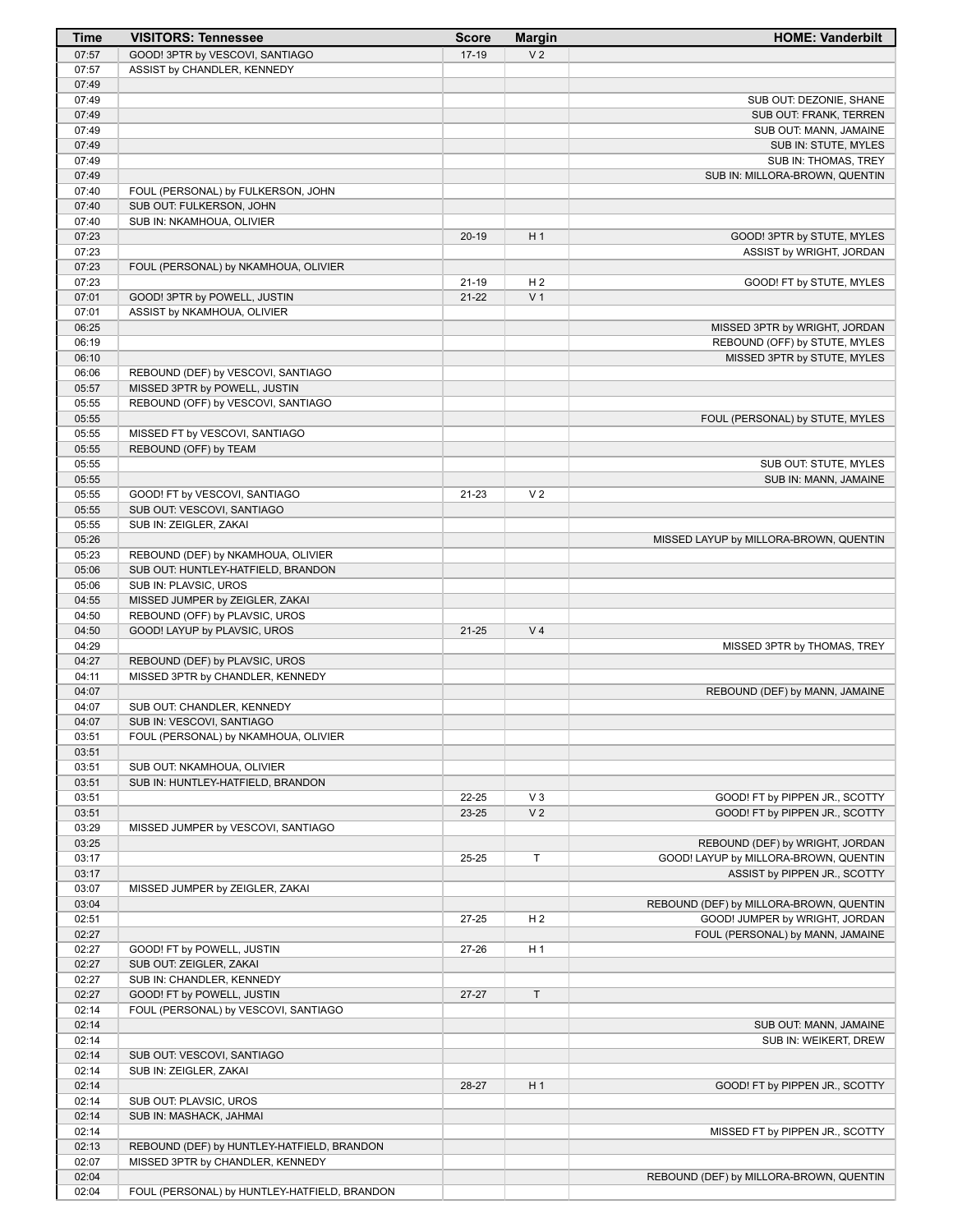| Time  | <b>VISITORS: Tennessee</b>                   | <b>Score</b> | <b>Margin</b>  | <b>HOME: Vanderbilt</b>                      |
|-------|----------------------------------------------|--------------|----------------|----------------------------------------------|
| 02:04 |                                              |              |                | MISSED FT by MILLORA-BROWN, QUENTIN          |
| 02:03 | REBOUND (DEF) by POWELL, JUSTIN              |              |                |                                              |
| 01:50 | TURNOVER (LOSTBALL) by CHANDLER, KENNEDY     |              |                |                                              |
| 01:50 |                                              |              |                | STEAL by WEIKERT, DREW                       |
| 01:46 |                                              |              |                | TURNOVER (BADPASS) by WEIKERT, DREW          |
| 01:46 | STEAL by CHANDLER, KENNEDY                   |              |                |                                              |
| 01:41 | GOOD! LAYUP by CHANDLER, KENNEDY [PNT]       | 28-29        | V <sub>1</sub> |                                              |
| 01:20 |                                              |              |                | MISSED JUMPER by PIPPEN JR., SCOTTY          |
| 01:20 |                                              |              |                | REBOUND (OFF) by PIPPEN JR., SCOTTY          |
| 01:20 | BLOCK by MASHACK, JAHMAI                     |              |                |                                              |
| 01:18 | FOUL (PERSONAL) by HUNTLEY-HATFIELD, BRANDON |              |                |                                              |
| 01:18 |                                              | 29-29        | T              | GOOD! FT by PIPPEN JR., SCOTTY               |
| 01:18 | SUB OUT: HUNTLEY-HATFIELD, BRANDON           |              |                |                                              |
| 01:18 | SUB IN: PLAVSIC, UROS                        |              |                |                                              |
| 01:18 |                                              | $30 - 29$    | H <sub>1</sub> | GOOD! FT by PIPPEN JR., SCOTTY               |
| 00:54 | GOOD! LAYUP by CHANDLER, KENNEDY             | $30 - 31$    | V <sub>1</sub> |                                              |
| 00:54 | ASSIST by ZEIGLER, ZAKAI                     |              |                |                                              |
| 00:39 |                                              |              |                | TURNOVER (BADPASS) by PIPPEN JR., SCOTTY     |
| 00:39 | STEAL by CHANDLER, KENNEDY                   |              |                |                                              |
| 00:32 | TURNOVER (LOSTBALL) by CHANDLER, KENNEDY     |              |                |                                              |
| 00:32 |                                              |              |                | STEAL by WRIGHT, JORDAN                      |
| 00:25 |                                              |              |                | TURNOVER (BADPASS) by MILLORA-BROWN, QUENTIN |
| 00:25 | STEAL by ZEIGLER, ZAKAI                      |              |                |                                              |
| 00:03 | GOOD! LAYUP by CHANDLER, KENNEDY             | 30-33        | $V_3$          |                                              |
| 00:00 | FOUL (PERSONAL) by PLAVSIC, UROS             |              |                |                                              |
| 00:00 |                                              | $31 - 33$    | V <sub>2</sub> | GOOD! FT by PIPPEN JR., SCOTTY               |
| 00:00 |                                              |              |                | MISSED FT by PIPPEN JR., SCOTTY              |
| 00:00 |                                              | 32-33        | V <sub>1</sub> | GOOD! FT by PIPPEN JR., SCOTTY               |
| 00:00 |                                              |              |                | REBOUND (OFF) by TEAM                        |

### **Tennessee 33, Vanderbilt 32**

| <b>Points (This Period)</b> | <b>TEN</b>     | <b>VAN</b>     |
|-----------------------------|----------------|----------------|
| In the Paint                | 14             | 10             |
| Off Turns                   |                |                |
| 2nd Chance                  | հ              |                |
| Fast Break                  |                |                |
| Bench                       | 10             |                |
| Per Poss                    | 1.000<br>15/33 | 0.941<br>14/34 |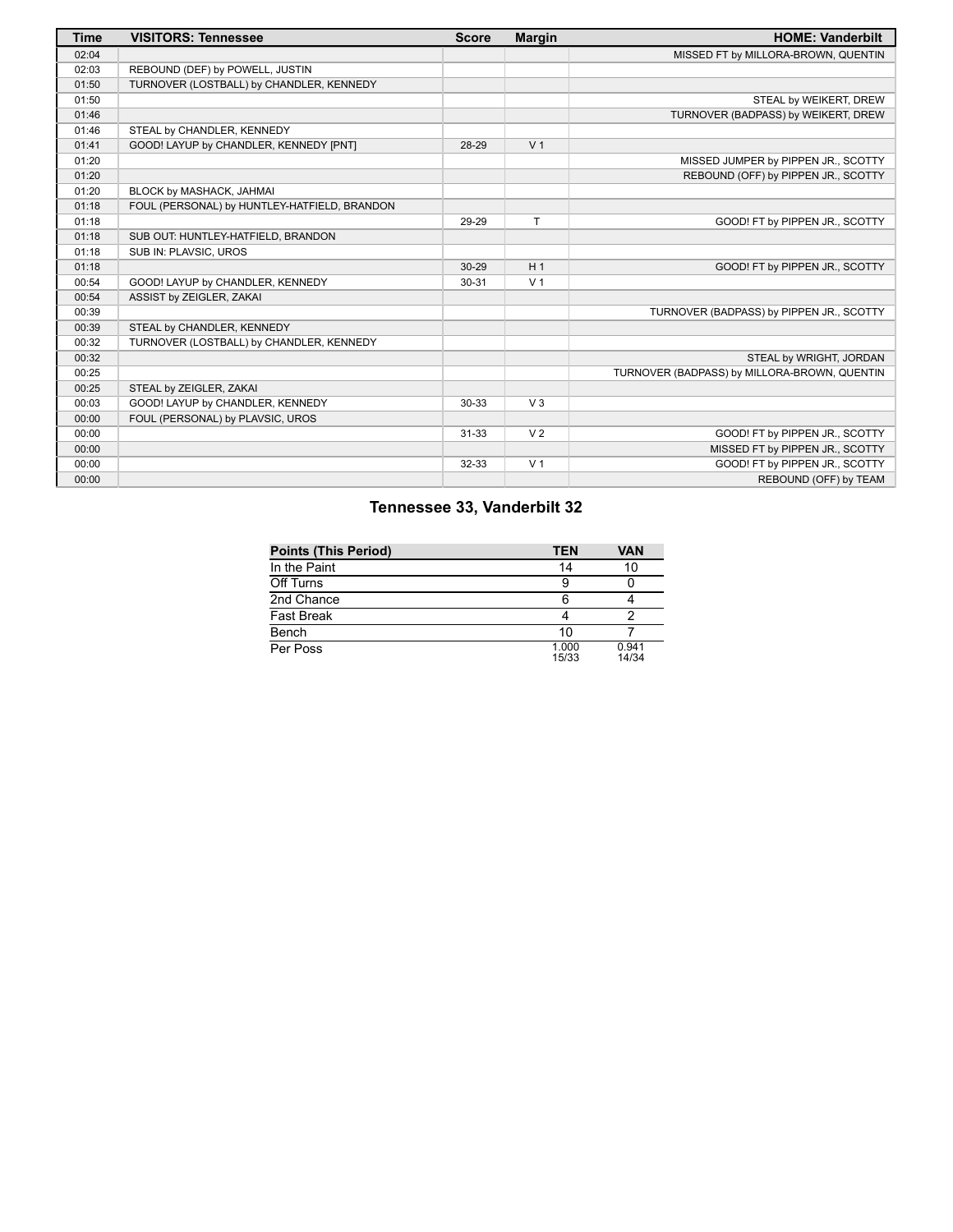#### **Official Box Score Tennessee vs Vanderbilt Second Half Statistics Only January 18, 2022 at Memorial Gymnasium - Nashville**



#### **Tennessee 35**

| No. | Player                      | S  | <b>Pts</b>    | <b>FG</b> | 3FG     | <b>FT</b> | <b>OR</b>      | <b>DR</b>    | TR.          | PF           | A             | TO       | <b>B</b> lk | Stl      | <b>Min</b>   | $+/-$ |
|-----|-----------------------------|----|---------------|-----------|---------|-----------|----------------|--------------|--------------|--------------|---------------|----------|-------------|----------|--------------|-------|
| 01  | CHANDLER, KENNEDY           | G  |               | 3-6       | $0 - 1$ | 1-1       | 0              |              |              | 4            |               | 3        | 0           |          | 15           | $-3$  |
| 13  | NKAMHOUA, OLIVIER           | F  | 5             | $1 - 3$   | $0 - 1$ | $3 - 4$   | 1              | 2            | 3            | 1            | 0             |          | $\Omega$    | 1.       | 12           | 4     |
| 25  | <b>VESCOVI, SANTIAGO</b>    | G  | 5             | $1 - 4$   | $1 - 2$ | $2 - 2$   |                | 2            | 3            | 2            | 0             |          |             |          | 14           | 9     |
| 30  | <b>JAMES, JOSIAH-JORDAN</b> | G  | $\Omega$      | $0 - 0$   | $0 - 0$ | $0 - 0$   | 0              | $\Omega$     | $\mathbf{0}$ | $\Omega$     | 0             | $\Omega$ | 0           | $\Omega$ | $\mathbf{0}$ | 7     |
| 33  | PLAVSIC, UROS               | F  | 7             | 3-3       | $0 - 0$ | $1 - 1$   | $\overline{2}$ | 2            | 4            | 1            | 0             | 2        | $\Omega$    | 0        | 11           | 4     |
| 02  | HUNTLEY-HATFIELD, BRAND(    | F  | 0             | $0 - 0$   | $0 - 0$ | $0 - 0$   | 0              | 0            | $\Omega$     |              | 0             | 0        | 0           | 0        | 3            | $-1$  |
| 05  | ZEIGLER, ZAKAI              | G  | 9             | $0 - 6$   | $0 - 3$ | $9 - 10$  | 0              | 2            | 2            |              |               | 0        | 0           | 2        | 16           | 11    |
| 10  | <b>FULKERSON, JOHN</b>      | F. | $\mathcal{P}$ | $0 - 3$   | $0 - 0$ | $2 - 2$   | 3              | 3            | 6            |              | 0             | $\Omega$ |             | 1        | 10           | 13    |
| 12  | <b>BAILEY JR., VICTOR</b>   | G  | 0             | $0 - 0$   | $0 - 0$ | $0 - 0$   | 0              | $\Omega$     | 0            | 0            | 0             | 0        | 0           | 0        | 0            | 0     |
| 15  | MASHACK, JAHMAI             | G  | $\Omega$      | $0 - 0$   | $0 - 0$ | $0 - 0$   | 0              | $\Omega$     | $\Omega$     | 0            | 0             | 1        | 0           | 1        | 5            | $-4$  |
| 24  | POWELL, JUSTIN              | G  | $\Omega$      | $0 - 1$   | $0 - 1$ | $0 - 0$   | 0              | $\Omega$     | $\Omega$     |              | 0             | 2        | 0           | 1        | 15           | 6     |
|     | <b>TEAM</b>                 |    |               |           |         |           | 2              | $\mathbf{0}$ | 2            | $\mathbf{0}$ |               | 0        |             |          |              |       |
|     | <b>TOTALS</b>               |    | 35            | $8 - 26$  | $1 - 8$ | $18 - 20$ | 9              | 12           | 21           | 12           | $\mathcal{P}$ | 10       | 3           | 8        | 100          |       |

| <b>Shooting By Period</b><br>Period | FG       | FG%   | 3FG    | 3FG%     | FТ        | FT%   | Deadball Rebounds: 2,0<br>Last FG Half: TEN - |
|-------------------------------------|----------|-------|--------|----------|-----------|-------|-----------------------------------------------|
| 2nd Half                            | $8 - 26$ | 31%   | 1-8    | 13%      | $18 - 20$ | 90%   |                                               |
| Game                                | 19-56    | 33.9% | $5-23$ | $21.7\%$ | $25 - 29$ | 86.2% |                                               |

### **Vanderbilt 28**

| No. | Player                 | S  | <b>Pts</b>    | FG       | 3FG      | <b>FT</b> | <b>OR</b> | <b>DR</b> | <b>TR</b>    | PF            | A        | TO | <b>Blk</b>    | Stl      | Min            | $+/-$          |
|-----|------------------------|----|---------------|----------|----------|-----------|-----------|-----------|--------------|---------------|----------|----|---------------|----------|----------------|----------------|
| 02  | PIPPEN JR., SCOTTY     | G  | 8             | 2-4      | $1 - 2$  | $3 - 4$   | 0         |           |              | 4             |          | 3  | 0             | 2        | 15             | $-3$           |
| 04  | <b>WRIGHT, JORDAN</b>  | G  | 6             | $2 - 6$  | $0 - 2$  | $2 - 2$   | 2         |           | 3            |               | 2        | 1  | $\Omega$      | 2        | 16             | $-6$           |
| 10  | <b>STUTE, MYLES</b>    | F  | 3             | $1 - 1$  | $1 - 1$  | $0-0$     | 0         | 0         | $\mathbf{0}$ | 2             | 0        |    | 0             | 0        | 3              | 4              |
| 33  | <b>WEIKERT, DREW</b>   | G  | $\Omega$      | $0 - 0$  | $0 - 0$  | $0 - 0$   | $\Omega$  |           |              |               | $\Omega$ | 0  | $\Omega$      | $\Omega$ | 5              | $\overline{4}$ |
| 42  | MILLORA-BROWN, QUENTIN | F. | $\mathcal{P}$ | $1 - 1$  | $0 - 0$  | $0 - 0$   | 1.        |           | 2            | 3             | 0        | 0  | $\mathcal{P}$ | 0        | 19             | -8             |
| 00  | LAWRENCE, TYRIN        | G  | $\Omega$      | $0 - 2$  | $0 - 2$  | $0 - 0$   | $\Omega$  | 3         | 3            | 2             | $\Omega$ | 3  | $\mathbf{0}$  | $\Omega$ | 8              | $-3$           |
| 05  | DEZONIE, SHANE         | G  | 0             | $0 - 0$  | $0 - 0$  | $0 - 0$   | 0         | 0         | $\mathbf{0}$ | 0             | 0        | 0  | 0             | 0        | 0              | 0              |
| 11  | DORSEY, GABE           | G  | $\Omega$      | $0 - 0$  | $0 - 0$  | $0 - 0$   | 0         | $\Omega$  | $\Omega$     | $\mathcal{P}$ | $\Omega$ |    | $\Omega$      | $\Omega$ | $\overline{4}$ | $-1$           |
| 12  | THOMAS, TREY           | G  | 9             | $3 - 7$  | $2-6$    | $1 - 2$   | 0         |           |              | 0             | 0        | 2  | $\Omega$      |          | 15             | $-11$          |
| 15  | <b>FRANK, TERREN</b>   | F  | 0             | $0 - 0$  | $0 - 0$  | $0 - 0$   | $\Omega$  | 0         | 0            | $\Omega$      | 0        | 0  | $\Omega$      | $\Omega$ | $\Omega$       | $\overline{0}$ |
| 23  | MANN, JAMAINE          | G  | $\Omega$      | $0 - 2$  | $0 - 0$  | $0 - 2$   | 0         |           |              | 2             | $\Omega$ | 2  |               | 0        | 15             | $-11$          |
|     | <b>TEAM</b>            |    |               |          |          |           | 1         |           | 2            | $\Omega$      |          | 0  |               |          |                |                |
|     | <b>TOTALS</b>          |    | 28            | $9 - 23$ | $4 - 13$ | $6 - 10$  | 4         | 10        | 14           | 17            | 3        | 13 | 3             | 5        | 100            |                |

| <b>Shooting By Period</b><br>Period | FG       | FG%   | 3FG      | 3FG%  | FТ        | FT%   | Dea<br>Last |
|-------------------------------------|----------|-------|----------|-------|-----------|-------|-------------|
| 2nd Half                            | $9 - 23$ | 39%   | $4 - 13$ | 31%   | ჩ-10      | 60%   |             |
| Game                                | 18-49    | 36.7% | $8-26$   | 30.8% | $16 - 23$ | 69.6% |             |

*Deadball Rebounds:* 3,0 *Last FG Half:* VAN -

| Game Notes:                                                              | <b>Score</b> | 1st | 2 <sub>nd</sub> | TOT | <b>Points (This Period)</b> | <b>TEN</b>     | <b>VAN</b>     |
|--------------------------------------------------------------------------|--------------|-----|-----------------|-----|-----------------------------|----------------|----------------|
| Officials: Bart Lenox, Michael Roberts, Jeb Hartness<br>Attendance: 7588 | <b>TEN</b>   | 33  | 35              | 68  | In the Paint                |                | 10             |
|                                                                          | <b>VAN</b>   | 32  | 28              | 60  | Off Turns                   |                |                |
| Start Time: 09:05 PM ET                                                  |              |     |                 |     | 2nd Chance                  | 10             |                |
| End Time: 11:19 PM ET<br>Game Duration: 2:14                             |              |     |                 |     | <b>Fast Break</b>           |                |                |
| Conference Game:                                                         |              |     |                 |     | Bench                       |                |                |
|                                                                          |              |     |                 |     | Per Poss                    | 1.000<br>17/35 | 0.778<br>12/36 |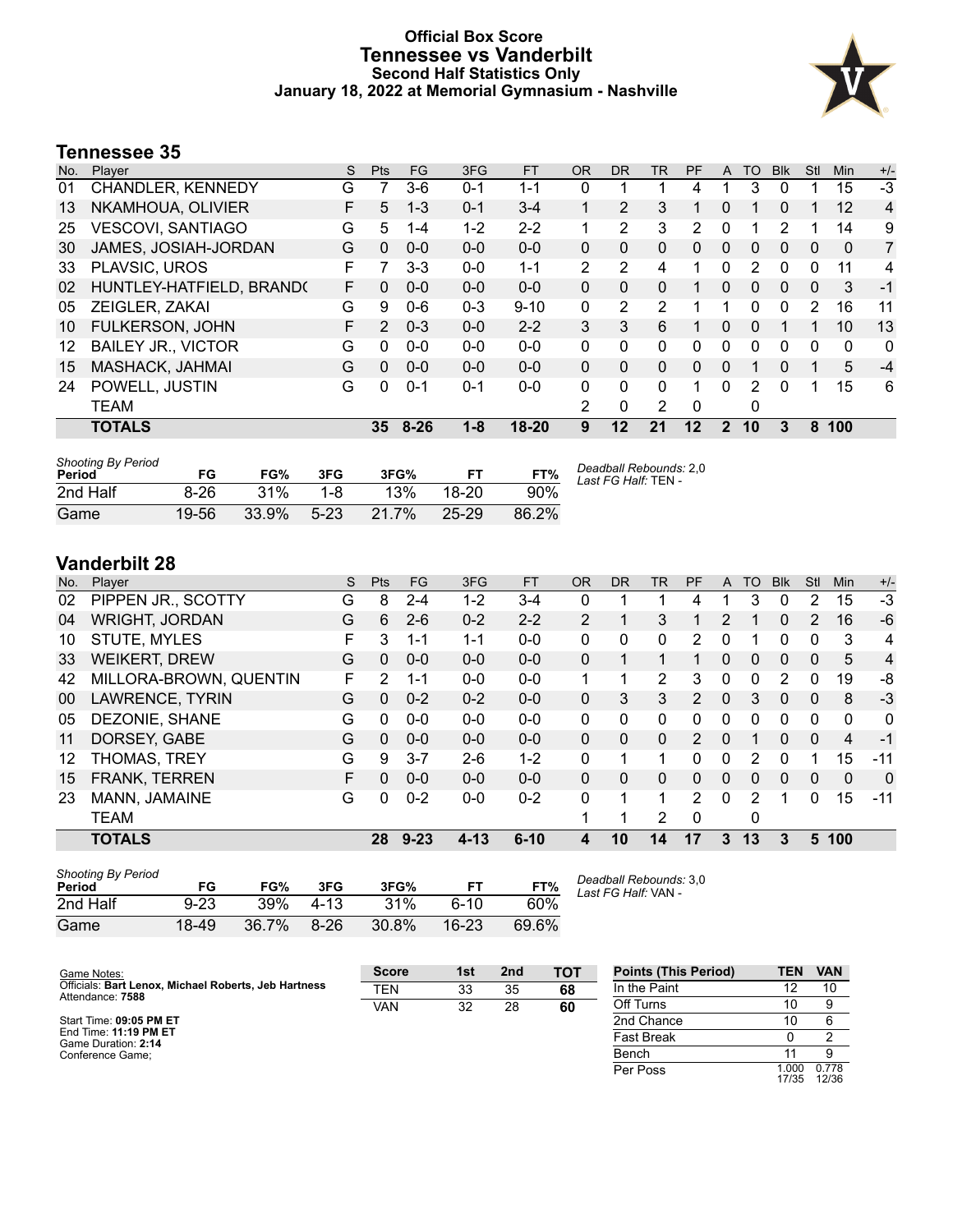#### **Official Play-By-Play Tennessee vs Vanderbilt Second Half January 18, 2022 at Memorial Gymnasium - Nashville**



#### **Period 2**

<mark>Starters:</mark><br>Tennessee: 1 CHANDLER,KENNEDY (G); 13 NKAMHOUA,OLIVIER (F); 25 VESCOVI,SANTIAGO (G); 30 JAMES,JOSIAH-JORDAN (G); 33 PLAVSIC,UROS (F);<br>**Vanderbilt**: 2 PIPPEN JR.,SCOTTY (G); 4 WRIGHT,JORDAN (G); 10 STUTE,MYLES (

| Time  | <b>VISITORS: Tennessee</b>                   | <b>Score</b> | <b>Margin</b>  | <b>HOME: Vanderbilt</b>                    |
|-------|----------------------------------------------|--------------|----------------|--------------------------------------------|
| 20:00 |                                              |              |                | SUB OUT: THOMAS, TREY                      |
| 20:00 |                                              |              |                | SUB IN: STUTE, MYLES                       |
| 20:00 | SUB OUT: ZEIGLER, ZAKAI                      |              |                |                                            |
| 20:00 | SUB OUT: MASHACK, JAHMAI                     |              |                |                                            |
| 20:00 | SUB IN: NKAMHOUA, OLIVIER                    |              |                |                                            |
| 20:00 | SUB IN: VESCOVI, SANTIAGO                    |              |                |                                            |
| 19:41 | FOUL (PERSONAL) by CHANDLER, KENNEDY         |              |                |                                            |
| 19:31 |                                              |              |                | MISSED 3PTR by WRIGHT, JORDAN              |
| 19:27 |                                              |              |                | REBOUND (OFF) by WRIGHT, JORDAN            |
| 19:26 |                                              |              |                | TURNOVER (BADPASS) by WRIGHT, JORDAN       |
| 19:26 | STEAL by VESCOVI, SANTIAGO                   |              |                |                                            |
| 19:06 | TURNOVER (BADPASS) by POWELL, JUSTIN         |              |                |                                            |
| 18:53 |                                              | 34-33        | H <sub>1</sub> | GOOD! JUMPER by WRIGHT, JORDAN [PNT]       |
| 18:43 | GOOD! DUNK by NKAMHOUA, OLIVIER              | 34-35        | V <sub>1</sub> |                                            |
| 18:43 | ASSIST by CHANDLER, KENNEDY                  |              |                |                                            |
| 18:34 |                                              |              |                | TURNOVER (LOSTBALL) by PIPPEN JR., SCOTTY  |
| 18:34 | STEAL by POWELL, JUSTIN                      |              |                |                                            |
| 18:22 | MISSED LAYUP by VESCOVI, SANTIAGO            |              |                |                                            |
| 18:19 |                                              |              |                | REBOUND (DEF) by MILLORA-BROWN, QUENTIN    |
| 18:11 |                                              | 37-35        | H <sub>2</sub> | GOOD! 3PTR by STUTE, MYLES                 |
| 18:11 |                                              |              |                | ASSIST by WRIGHT, JORDAN                   |
| 17:45 |                                              |              |                | FOUL (PERSONAL) by STUTE, MYLES            |
| 17:45 |                                              |              |                | SUB OUT: STUTE, MYLES                      |
| 17:45 |                                              |              |                | SUB IN: LAWRENCE, TYRIN                    |
| 17:45 |                                              |              |                | FOUL (PERSONAL) by LAWRENCE, TYRIN         |
| 17:37 | TURNOVER (LOSTBALL) by PLAVSIC, UROS         |              |                |                                            |
| 17:37 |                                              |              |                | STEAL by WRIGHT, JORDAN                    |
| 17:25 |                                              |              |                | MISSED JUMPER by WRIGHT, JORDAN            |
| 17:25 | BLOCK by VESCOVI, SANTIAGO                   |              |                |                                            |
| 17:24 |                                              |              |                | REBOUND (OFF) by TEAM                      |
| 17:24 | SUB OUT: PLAVSIC, UROS                       |              |                |                                            |
| 17:24 | SUB IN: FULKERSON, JOHN                      |              |                |                                            |
| 17:24 | SUB OUT: NKAMHOUA, OLIVIER                   |              |                |                                            |
| 17:24 | SUB IN: HUNTLEY-HATFIELD, BRANDON            |              |                |                                            |
| 17:20 | FOUL (PERSONAL) by POWELL, JUSTIN            |              |                |                                            |
| 17:14 |                                              | 39-35        | H4             | GOOD! DUNK by MILLORA-BROWN, QUENTIN [PNT] |
| 17:14 |                                              |              |                | ASSIST by PIPPEN JR., SCOTTY               |
| 16:57 | TURNOVER (BADPASS) by CHANDLER, KENNEDY      |              |                |                                            |
| 16:44 |                                              |              |                | MISSED 3PTR by LAWRENCE, TYRIN             |
| 16:41 | REBOUND (DEF) by FULKERSON, JOHN             |              |                |                                            |
| 16:31 | MISSED 3PTR by VESCOVI, SANTIAGO             |              |                |                                            |
| 16:29 | REBOUND (OFF) by FULKERSON, JOHN             |              |                |                                            |
| 16:29 |                                              |              |                | FOUL (PERSONAL) by WEIKERT, DREW           |
| 16:21 | MISSED 3PTR by CHANDLER, KENNEDY             |              |                |                                            |
| 16:18 |                                              |              |                | REBOUND (DEF) by WEIKERT, DREW             |
| 16:07 |                                              |              |                | FOUL (PERSONAL) by LAWRENCE, TYRIN         |
| 16:07 |                                              |              |                | TURNOVER (OFFENSIVE) by LAWRENCE, TYRIN    |
| 16:05 |                                              |              |                |                                            |
| 16:05 | GOOD! FT by ZEIGLER, ZAKAI                   | 39-36        | H <sub>3</sub> |                                            |
| 16:05 | MISSED FT by ZEIGLER, ZAKAI                  |              |                |                                            |
| 16:05 | SUB OUT: CHANDLER, KENNEDY                   |              |                |                                            |
| 16:05 | SUB IN: ZEIGLER, ZAKAI                       |              |                |                                            |
| 16:05 | REBOUND (OFF) by TEAM                        |              |                |                                            |
| 15:54 | MISSED LAYUP by FULKERSON, JOHN              |              |                |                                            |
| 15:54 |                                              |              |                | BLOCK by MILLORA-BROWN, QUENTIN            |
| 15:52 | REBOUND (OFF) by TEAM                        |              |                |                                            |
| 15:46 | MISSED 3PTR by ZEIGLER, ZAKAI                |              |                |                                            |
| 15:45 |                                              |              |                | REBOUND (DEF) by LAWRENCE, TYRIN           |
| 15:45 | FOUL (PERSONAL) by HUNTLEY-HATFIELD, BRANDON |              |                |                                            |
| 15:21 |                                              |              |                | TURNOVER (BADPASS) by LAWRENCE, TYRIN      |
| 15:21 | STEAL by FULKERSON, JOHN                     |              |                |                                            |
| 15:02 | TURNOVER (LOSTBALL) by POWELL, JUSTIN        |              |                |                                            |
| 15:02 |                                              |              |                | STEAL by PIPPEN JR., SCOTTY                |
| 14:52 |                                              |              |                | FOUL (OFF) by PIPPEN JR., SCOTTY           |
| 14:52 |                                              |              |                | TURNOVER (OFFENSIVE) by PIPPEN JR., SCOTTY |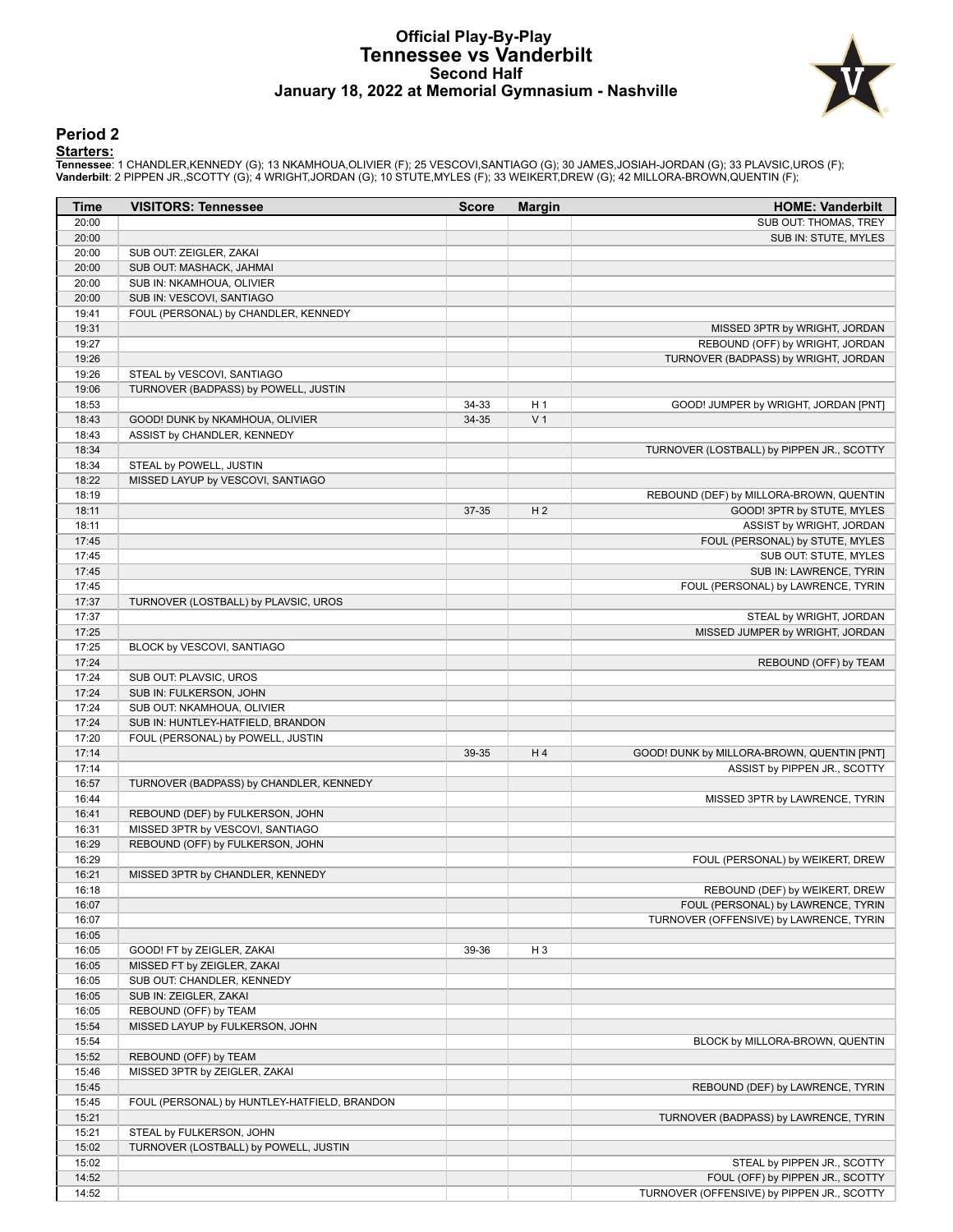| Time           | <b>VISITORS: Tennessee</b>                                         | <b>Score</b> | <b>Margin</b>  | <b>HOME: Vanderbilt</b>                |
|----------------|--------------------------------------------------------------------|--------------|----------------|----------------------------------------|
| 14:52          |                                                                    |              |                | SUB OUT: PIPPEN JR., SCOTTY            |
| 14:52          |                                                                    |              |                | SUB OUT: WEIKERT, DREW                 |
| 14:52          |                                                                    |              |                | SUB IN: THOMAS, TREY                   |
| 14:52          |                                                                    |              |                | SUB IN: MANN, JAMAINE                  |
| 14:52          | SUB OUT: HUNTLEY-HATFIELD, BRANDON                                 |              |                |                                        |
| 14:52          | SUB OUT: POWELL, JUSTIN                                            |              |                |                                        |
| 14:52          | SUB IN: CHANDLER, KENNEDY                                          |              |                |                                        |
| 14:52<br>14:22 | SUB IN: NKAMHOUA, OLIVIER<br>MISSED JUMPER by VESCOVI, SANTIAGO    |              |                |                                        |
| 14:19          |                                                                    |              |                | REBOUND (DEF) by THOMAS, TREY          |
| 14:18          |                                                                    |              |                | TURNOVER (LOSTBALL) by THOMAS, TREY    |
| 14:18          | STEAL by CHANDLER, KENNEDY                                         |              |                |                                        |
| 14:12          | MISSED JUMPER by ZEIGLER, ZAKAI                                    |              |                |                                        |
| 14:09          | REBOUND (OFF) by FULKERSON, JOHN                                   |              |                |                                        |
| 14:07          | GOOD! 3PTR by VESCOVI, SANTIAGO                                    | 39-39        | $\mathsf T$    |                                        |
| 14:07          | ASSIST by ZEIGLER, ZAKAI                                           |              |                |                                        |
| 13:35          |                                                                    |              |                | SUB OUT: WRIGHT, JORDAN                |
| 13:35          |                                                                    |              |                | SUB IN: DORSEY, GABE                   |
| 13:33          |                                                                    |              |                | TURNOVER (BADPASS) by DORSEY, GABE     |
| 13:33          | STEAL by NKAMHOUA, OLIVIER                                         |              |                |                                        |
| 13:19          | MISSED LAYUP by FULKERSON, JOHN                                    |              |                |                                        |
| 13:19          |                                                                    |              |                | BLOCK by MANN, JAMAINE                 |
| 13:17          | REBOUND (OFF) by FULKERSON, JOHN                                   |              |                |                                        |
| 13:17          |                                                                    |              |                | FOUL (PERSONAL) by DORSEY, GABE        |
| 13:17          | GOOD! FT by FULKERSON, JOHN                                        | 39-40        | V <sub>1</sub> |                                        |
| 13:17<br>13:17 | GOOD! FT by FULKERSON, JOHN<br>SUB OUT: FULKERSON, JOHN            | 39-41        | V <sub>2</sub> |                                        |
| 13:17          | SUB IN: MASHACK, JAHMAI                                            |              |                |                                        |
| 12:47          |                                                                    |              |                | MISSED 3PTR by LAWRENCE, TYRIN         |
| 12:44          | REBOUND (DEF) by VESCOVI, SANTIAGO                                 |              |                |                                        |
| 12:37          | MISSED LAYUP by ZEIGLER, ZAKAI                                     |              |                |                                        |
| 12:35          | REBOUND (OFF) by NKAMHOUA, OLIVIER                                 |              |                |                                        |
| 12:33          | MISSED JUMPER by NKAMHOUA, OLIVIER                                 |              |                |                                        |
| 12:30          |                                                                    |              |                | REBOUND (DEF) by LAWRENCE, TYRIN       |
| 12:25          |                                                                    |              |                | TURNOVER (LOSTBALL) by LAWRENCE, TYRIN |
| 12:25          | STEAL by MASHACK, JAHMAI                                           |              |                |                                        |
| 12:19          | MISSED LAYUP by CHANDLER, KENNEDY                                  |              |                |                                        |
| 12:13          | REBOUND (OFF) by VESCOVI, SANTIAGO                                 |              |                |                                        |
| 12:08          | MISSED 3PTR by NKAMHOUA, OLIVIER                                   |              |                |                                        |
| 12:06          |                                                                    |              |                | REBOUND (DEF) by LAWRENCE, TYRIN       |
| 11:49          |                                                                    | $41 - 41$    | T              | GOOD! LAYUP by THOMAS, TREY [PNT]      |
| 11:25          | GOOD! JUMPER by CHANDLER, KENNEDY                                  | 41-43        | V <sub>2</sub> |                                        |
| 10:54          |                                                                    | 44-43        | H <sub>1</sub> | GOOD! 3PTR by THOMAS, TREY             |
| 10:36<br>10:36 | TURNOVER (BADPASS) by NKAMHOUA, OLIVIER                            |              |                | STEAL by THOMAS, TREY                  |
| 10:31          |                                                                    |              |                | MISSED 3PTR by THOMAS, TREY            |
| 10:29          | REBOUND (DEF) by NKAMHOUA, OLIVIER                                 |              |                |                                        |
| 10:14          | GOOD! LAYUP by CHANDLER, KENNEDY                                   | 44-45        | V <sub>1</sub> |                                        |
| 09:54          |                                                                    |              |                | TURNOVER (BADPASS) by THOMAS, TREY     |
| 09:54          | STEAL by ZEIGLER, ZAKAI                                            |              |                |                                        |
| 09:53          |                                                                    |              |                | FOUL (PERSONAL) by DORSEY, GABE        |
| 09:53          |                                                                    |              |                |                                        |
| 09:53          |                                                                    |              |                | SUB OUT: LAWRENCE, TYRIN               |
| 09:53          |                                                                    |              |                | SUB OUT: DORSEY, GABE                  |
| 09:53          |                                                                    |              |                | SUB IN: PIPPEN JR., SCOTTY             |
| 09:53          |                                                                    |              |                | SUB IN: WRIGHT, JORDAN                 |
| 09:53          | SUB OUT: NKAMHOUA, OLIVIER                                         |              |                |                                        |
| 09:53          | SUB OUT: MASHACK, JAHMAI                                           |              |                |                                        |
| 09:53          | SUB IN: FULKERSON, JOHN                                            |              |                |                                        |
| 09:53          | SUB IN: PLAVSIC, UROS                                              |              |                |                                        |
| 09:53          | GOOD! FT by ZEIGLER, ZAKAI                                         | 44-46        | V <sub>2</sub> |                                        |
| 09:53          | SUB OUT: VESCOVI, SANTIAGO                                         |              |                |                                        |
| 09:53          | SUB IN: POWELL, JUSTIN                                             |              | $V_3$          |                                        |
| 09:53<br>09:29 | GOOD! FT by ZEIGLER, ZAKAI<br>FOUL (PERSONAL) by CHANDLER, KENNEDY | 44-47        |                |                                        |
| 09:29          |                                                                    | 45-47        | V <sub>2</sub> | GOOD! FT by PIPPEN JR., SCOTTY         |
| 09:29          |                                                                    |              |                | MISSED FT by PIPPEN JR., SCOTTY        |
| 09:28          | REBOUND (DEF) by FULKERSON, JOHN                                   |              |                |                                        |
| 09:01          | MISSED 3PTR by POWELL, JUSTIN                                      |              |                |                                        |
| 08:59          |                                                                    |              |                | REBOUND (DEF) by WRIGHT, JORDAN        |
| 08:45          |                                                                    |              |                | MISSED JUMPER by WRIGHT, JORDAN        |
| 08:43          | REBOUND (DEF) by FULKERSON, JOHN                                   |              |                |                                        |
| 08:34          | TURNOVER (BADPASS) by CHANDLER, KENNEDY                            |              |                |                                        |
| 08:34          |                                                                    |              |                | STEAL by WRIGHT, JORDAN                |
| 08:17          |                                                                    |              |                | MISSED JUMPER by MANN, JAMAINE         |
| 08:13          | REBOUND (DEF) by PLAVSIC, UROS                                     |              |                |                                        |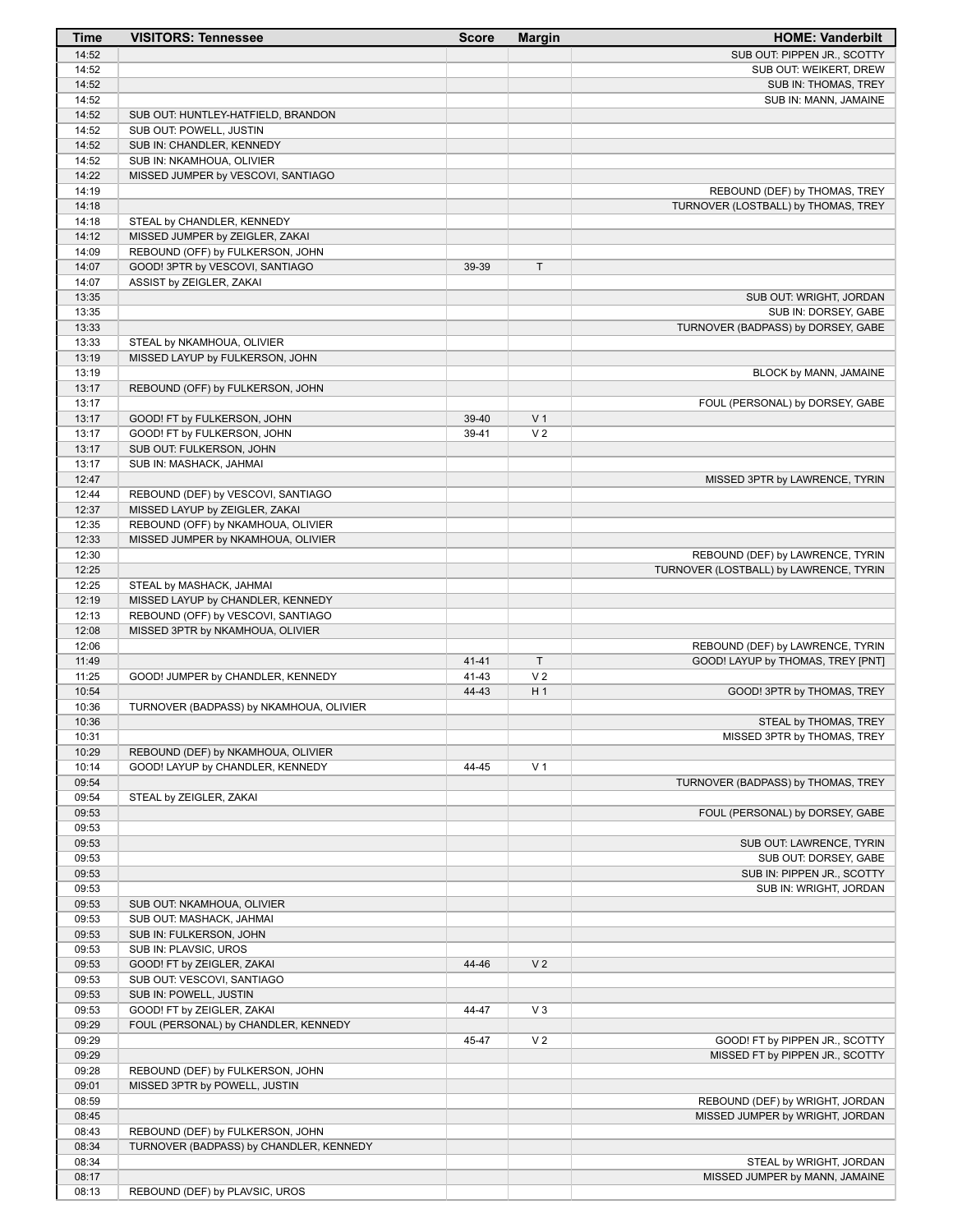| Time           | <b>VISITORS: Tennessee</b>                                     | <b>Score</b> | <b>Margin</b>  | <b>HOME: Vanderbilt</b>                                               |
|----------------|----------------------------------------------------------------|--------------|----------------|-----------------------------------------------------------------------|
| 07:56          |                                                                |              |                |                                                                       |
| 07:56          | SUB OUT: CHANDLER, KENNEDY                                     |              |                |                                                                       |
| 07:56          | SUB IN: VESCOVI, SANTIAGO                                      |              |                |                                                                       |
| 07:43          | MISSED LAYUP by FULKERSON, JOHN                                |              |                |                                                                       |
| 07:41<br>07:41 | REBOUND (OFF) by PLAVSIC, UROS<br>GOOD! LAYUP by PLAVSIC, UROS | 45-49        | V <sub>4</sub> |                                                                       |
| 07:41          |                                                                |              |                | FOUL (PERSONAL) by MILLORA-BROWN, QUENTIN                             |
| 07:41          | GOOD! FT by PLAVSIC, UROS                                      | 45-50        | V <sub>5</sub> |                                                                       |
| 07:32          | FOUL (PERSONAL) by FULKERSON, JOHN                             |              |                |                                                                       |
| 07:32          | SUB OUT: FULKERSON, JOHN                                       |              |                |                                                                       |
| 07:32          | SUB IN: NKAMHOUA, OLIVIER                                      |              |                |                                                                       |
| 07:22          |                                                                | 47-50        | $V_3$          | GOOD! LAYUP by WRIGHT, JORDAN [PNT]                                   |
| 07:11          |                                                                |              |                | FOUL (PERSONAL) by PIPPEN JR., SCOTTY                                 |
| 07:11          | GOOD! FT by ZEIGLER, ZAKAI                                     | 47-51        | V <sub>4</sub> |                                                                       |
| 07:11          | GOOD! FT by ZEIGLER, ZAKAI                                     | 47-52        | V <sub>5</sub> |                                                                       |
| 06:53<br>06:51 | REBOUND (DEF) by NKAMHOUA, OLIVIER                             |              |                | MISSED JUMPER by PIPPEN JR., SCOTTY                                   |
| 06:51          |                                                                |              |                | FOUL (PERSONAL) by MANN, JAMAINE                                      |
| 06:51          | GOOD! FT by NKAMHOUA, OLIVIER                                  | 47-53        | $V_6$          |                                                                       |
| 06:51          |                                                                |              |                | SUB OUT: MILLORA-BROWN, QUENTIN                                       |
| 06:51          |                                                                |              |                | SUB IN: STUTE, MYLES                                                  |
| 06:51          | GOOD! FT by NKAMHOUA, OLIVIER                                  | 47-54        | V <sub>7</sub> |                                                                       |
| 06:51          | SUB OUT: NKAMHOUA, OLIVIER                                     |              |                |                                                                       |
| 06:51          | SUB IN: MASHACK, JAHMAI                                        |              |                |                                                                       |
| 06:47          | FOUL (PERSONAL) by VESCOVI, SANTIAGO                           |              |                |                                                                       |
| 06:32          |                                                                |              |                | TURNOVER (BADPASS) by PIPPEN JR., SCOTTY                              |
| 06:24          | TURNOVER (LOSTBALL) by MASHACK, JAHMAI                         |              |                |                                                                       |
| 06:24<br>06:24 | SUB OUT: MASHACK, JAHMAI                                       |              |                | STEAL by PIPPEN JR., SCOTTY                                           |
| 06:24          | SUB IN: CHANDLER, KENNEDY                                      |              |                |                                                                       |
| 06:09          |                                                                |              |                | MISSED 3PTR by THOMAS, TREY                                           |
| 06:07          |                                                                |              |                | REBOUND (OFF) by WRIGHT, JORDAN                                       |
| 06:07          | FOUL (PERSONAL) by CHANDLER, KENNEDY                           |              |                |                                                                       |
| 06:07          |                                                                |              |                | FOUL (TECH) by STUTE, MYLES                                           |
| 06:07          |                                                                |              |                | TURNOVER (OFFENSIVE) by STUTE, MYLES                                  |
| 06:07          | FOUL (TECH) by VESCOVI, SANTIAGO                               |              |                |                                                                       |
| 06:07          | TURNOVER (OFFENSIVE) by VESCOVI, SANTIAGO                      |              |                |                                                                       |
| 06:07<br>06:07 |                                                                |              |                | FOUL (TECH) by MANN, JAMAINE<br>TURNOVER (OFFENSIVE) by MANN, JAMAINE |
| 06:07          | FOUL (TECH) by PLAVSIC, UROS                                   |              |                |                                                                       |
| 06:07          | TURNOVER (OFFENSIVE) by PLAVSIC, UROS                          |              |                |                                                                       |
| 06:07          |                                                                | 48-54        | $V_6$          | GOOD! FT by WRIGHT, JORDAN                                            |
| 06:07          |                                                                | 49-54        | V <sub>5</sub> | GOOD! FT by WRIGHT, JORDAN                                            |
| 06:04          |                                                                |              |                | SUB OUT: STUTE, MYLES                                                 |
| 06:04          |                                                                |              |                | SUB IN: MILLORA-BROWN, QUENTIN                                        |
| 06:04          | SUB OUT: VESCOVI, SANTIAGO                                     |              |                |                                                                       |
| 06:04          | SUB OUT: PLAVSIC, UROS                                         |              |                |                                                                       |
| 06:04<br>06:04 | SUB IN: FULKERSON, JOHN<br>SUB IN: NKAMHOUA, OLIVIER           |              |                |                                                                       |
| 05:39          |                                                                |              |                | FOUL (PERSONAL) by WRIGHT, JORDAN                                     |
| 05:39          | MISSED FT by NKAMHOUA, OLIVIER                                 |              |                |                                                                       |
| 05:39          | REBOUND (OFF) by TEAM                                          |              |                |                                                                       |
| 05:39          | GOOD! FT by NKAMHOUA, OLIVIER                                  | 49-55        | $V_6$          |                                                                       |
| 05:13          |                                                                |              |                | MISSED 3PTR by THOMAS, TREY                                           |
| 05:11          | REBOUND (DEF) by CHANDLER, KENNEDY                             |              |                |                                                                       |
| 04:49          | MISSED 3PTR by ZEIGLER, ZAKAI                                  |              |                |                                                                       |
| 04:47          |                                                                |              |                | REBOUND (DEF) by MANN, JAMAINE                                        |
| 04:35          |                                                                |              |                | MISSED LAYUP by MANN, JAMAINE                                         |
| 04:35<br>04:29 | BLOCK by FULKERSON, JOHN<br>REBOUND (DEF) by ZEIGLER, ZAKAI    |              |                |                                                                       |
| 04:28          | MISSED LAYUP by ZEIGLER, ZAKAI                                 |              |                |                                                                       |
| 04:25          |                                                                |              |                | REBOUND (DEF) by PIPPEN JR., SCOTTY                                   |
| 04:24          | FOUL (PERSONAL) by CHANDLER, KENNEDY                           |              |                |                                                                       |
| 04:24          |                                                                | 50-55        | V <sub>5</sub> | GOOD! FT by PIPPEN JR., SCOTTY [FB]                                   |
| 04:24          | SUB OUT: FULKERSON, JOHN                                       |              |                |                                                                       |
| 04:24          | SUB IN: PLAVSIC, UROS                                          |              |                |                                                                       |
| 04:24          |                                                                | 51-55        | V <sub>4</sub> | GOOD! FT by PIPPEN JR., SCOTTY [FB]                                   |
| 04:14          | GOOD! LAYUP by CHANDLER, KENNEDY [PNT]                         | 51-57        | V6             |                                                                       |
| 04:14<br>04:14 | GOOD! FT by CHANDLER, KENNEDY                                  | 51-58        | V <sub>7</sub> | FOUL (PERSONAL) by MILLORA-BROWN, QUENTIN                             |
| 04:05          | FOUL (PERSONAL) by ZEIGLER, ZAKAI                              |              |                |                                                                       |
| 04:05          |                                                                |              |                | MISSED FT by THOMAS, TREY                                             |
| 04:05          |                                                                |              |                | REBOUND (OFF) by TEAM                                                 |
| 04:05          |                                                                | 52-58        | V6             | GOOD! FT by THOMAS, TREY                                              |
| 03:58          |                                                                |              |                |                                                                       |
| 03:41          | GOOD! JUMPER by PLAVSIC, UROS                                  | 52-60        | V8             |                                                                       |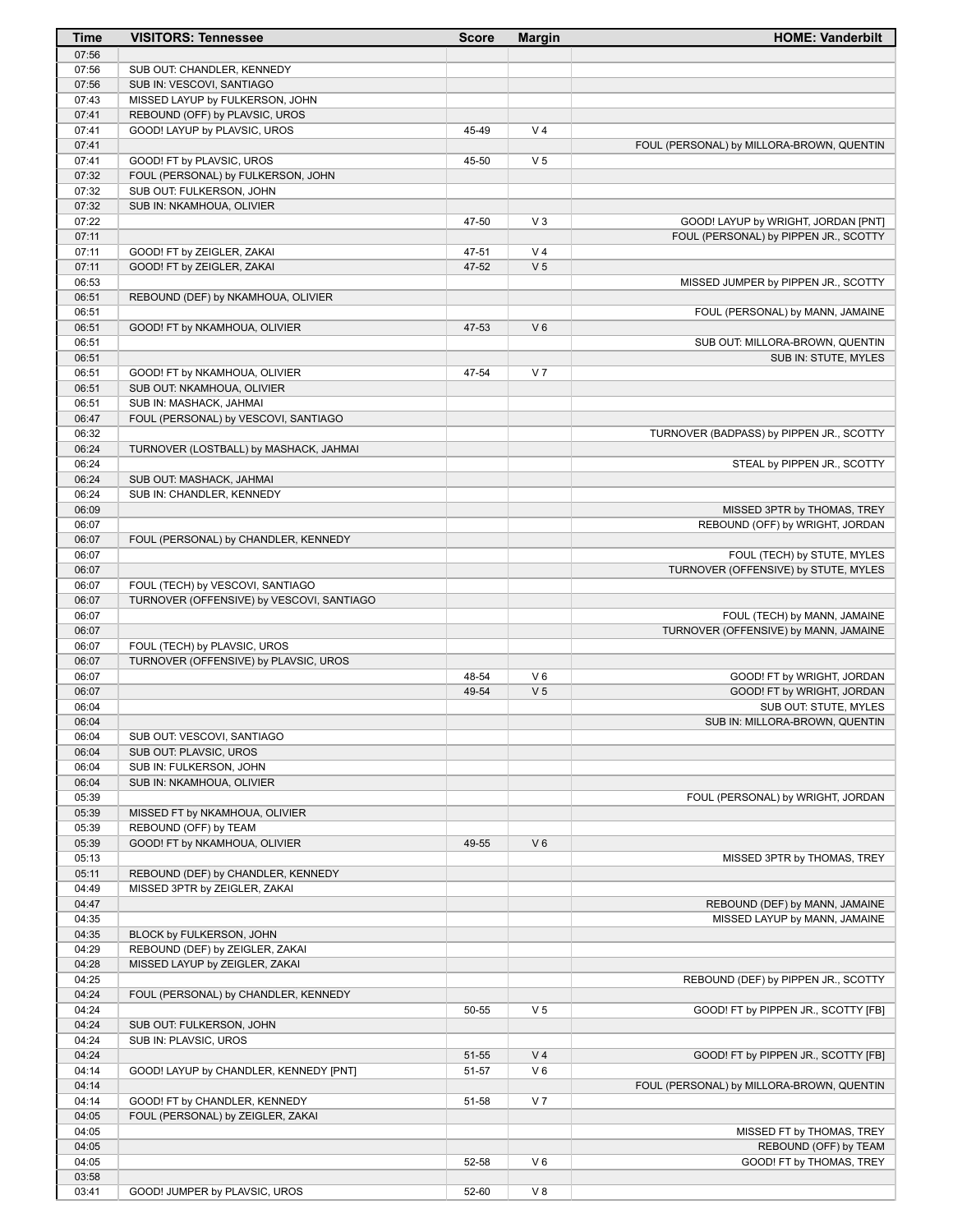| <b>Time</b> | <b>VISITORS: Tennessee</b>                  | <b>Score</b> | <b>Margin</b>  | <b>HOME: Vanderbilt</b>                   |
|-------------|---------------------------------------------|--------------|----------------|-------------------------------------------|
| 03:13       | FOUL (PERSONAL) by NKAMHOUA, OLIVIER        |              |                |                                           |
| 03:13       |                                             |              |                | MISSED FT by MANN, JAMAINE                |
| 03:13       |                                             |              |                | REBOUND (OFF) by TEAM                     |
| 03:13       |                                             |              |                | MISSED FT by MANN, JAMAINE                |
| 03:12       |                                             |              |                | REBOUND (OFF) by MILLORA-BROWN, QUENTIN   |
| 03:05       |                                             | 54-60        | $V_6$          | GOOD! LAYUP by PIPPEN JR., SCOTTY [PNT]   |
| 02:45       | MISSED LAYUP by CHANDLER, KENNEDY           |              |                |                                           |
| 02:45       |                                             |              |                | BLOCK by MILLORA-BROWN, QUENTIN           |
| 02:42       |                                             |              |                | REBOUND (DEF) by TEAM                     |
| 02:42       |                                             |              |                | TIMEOUT 30SEC                             |
| 02:42       |                                             |              |                |                                           |
| 02:42       | SUB OUT: NKAMHOUA, OLIVIER                  |              |                |                                           |
| 02:42       | SUB IN: MASHACK, JAHMAI                     |              |                |                                           |
| 02:21       |                                             | 57-60        | $V_3$          | GOOD! 3PTR by THOMAS, TREY                |
| 02:21       |                                             |              |                | ASSIST by WRIGHT, JORDAN                  |
| 02:00       | TIMEOUT 30SEC                               |              |                |                                           |
| 02:00       | SUB OUT: ZEIGLER, ZAKAI                     |              |                |                                           |
| 02:00       | SUB OUT: MASHACK, JAHMAI                    |              |                |                                           |
| 02:00       | SUB IN: FULKERSON, JOHN                     |              |                |                                           |
| 02:00       | SUB IN: VESCOVI, SANTIAGO                   |              |                |                                           |
| 01:45       | TURNOVER (OUTOFBOUNDS) by CHANDLER, KENNEDY |              |                |                                           |
| 01:45       | SUB OUT: CHANDLER, KENNEDY                  |              |                |                                           |
| 01:45       | SUB IN: ZEIGLER, ZAKAI                      |              |                |                                           |
| 01:22       |                                             | 60-60        | T.             | GOOD! 3PTR by PIPPEN JR., SCOTTY          |
| 00:57       | MISSED 3PTR by ZEIGLER, ZAKAI               |              |                |                                           |
| 00:55       | GOOD! JUMPER by PLAVSIC, UROS [PNT]         | 60-62        | V <sub>2</sub> |                                           |
| 00:53       | REBOUND (OFF) by PLAVSIC, UROS              |              |                |                                           |
| 00:49       |                                             |              |                | TURNOVER (BADPASS) by MANN, JAMAINE       |
| 00:49       | STEAL by ZEIGLER, ZAKAI                     |              |                |                                           |
| 00:49       |                                             |              |                | FOUL (PERSONAL) by PIPPEN JR., SCOTTY     |
| 00:49       | GOOD! FT by ZEIGLER, ZAKAI                  | 60-63        | $V_3$          |                                           |
| 00:49       | GOOD! FT by ZEIGLER, ZAKAI                  | 60-64        | V <sub>4</sub> |                                           |
| 00:38       |                                             |              |                | MISSED 3PTR by PIPPEN JR., SCOTTY         |
| 00:36       |                                             |              |                | FOUL (PERSONAL) by MILLORA-BROWN, QUENTIN |
| 00:36       | GOOD! FT by VESCOVI, SANTIAGO               | 60-65        | V <sub>5</sub> |                                           |
| 00:36       | GOOD! FT by VESCOVI, SANTIAGO               | 60-66        | $V_6$          |                                           |
| 00:35       | REBOUND (DEF) by VESCOVI, SANTIAGO          |              |                |                                           |
| 00:32       |                                             |              |                | <b>TIMEOUT TEAM</b>                       |
| 00:29       |                                             |              |                | MISSED 3PTR by THOMAS, TREY               |
| 00:29       | BLOCK by VESCOVI, SANTIAGO                  |              |                |                                           |
| 00:27       |                                             |              |                | FOUL (PERSONAL) by PIPPEN JR., SCOTTY     |
| 00:27       | GOOD! FT by ZEIGLER, ZAKAI                  | 60-67        | V <sub>7</sub> |                                           |
| 00:27       | GOOD! FT by ZEIGLER, ZAKAI                  | 60-68        | V <sub>8</sub> |                                           |
| 00:24       | REBOUND (DEF) by ZEIGLER, ZAKAI             |              |                |                                           |
| 00:17       |                                             |              |                | MISSED 3PTR by WRIGHT, JORDAN             |
| 00:15       | REBOUND (DEF) by PLAVSIC, UROS              |              |                |                                           |
|             |                                             |              |                |                                           |

### **Tennessee 68, Vanderbilt 60**

| <b>Points (This Period)</b> | <b>TEN</b>     | <b>VAN</b>     |
|-----------------------------|----------------|----------------|
| In the Paint                | 12             | 10             |
| Off Turns                   | 10             |                |
| 2nd Chance                  | 10             |                |
| <b>Fast Break</b>           |                |                |
| Bench                       |                |                |
| Per Poss                    | 1.000<br>17/35 | 0.778<br>12/36 |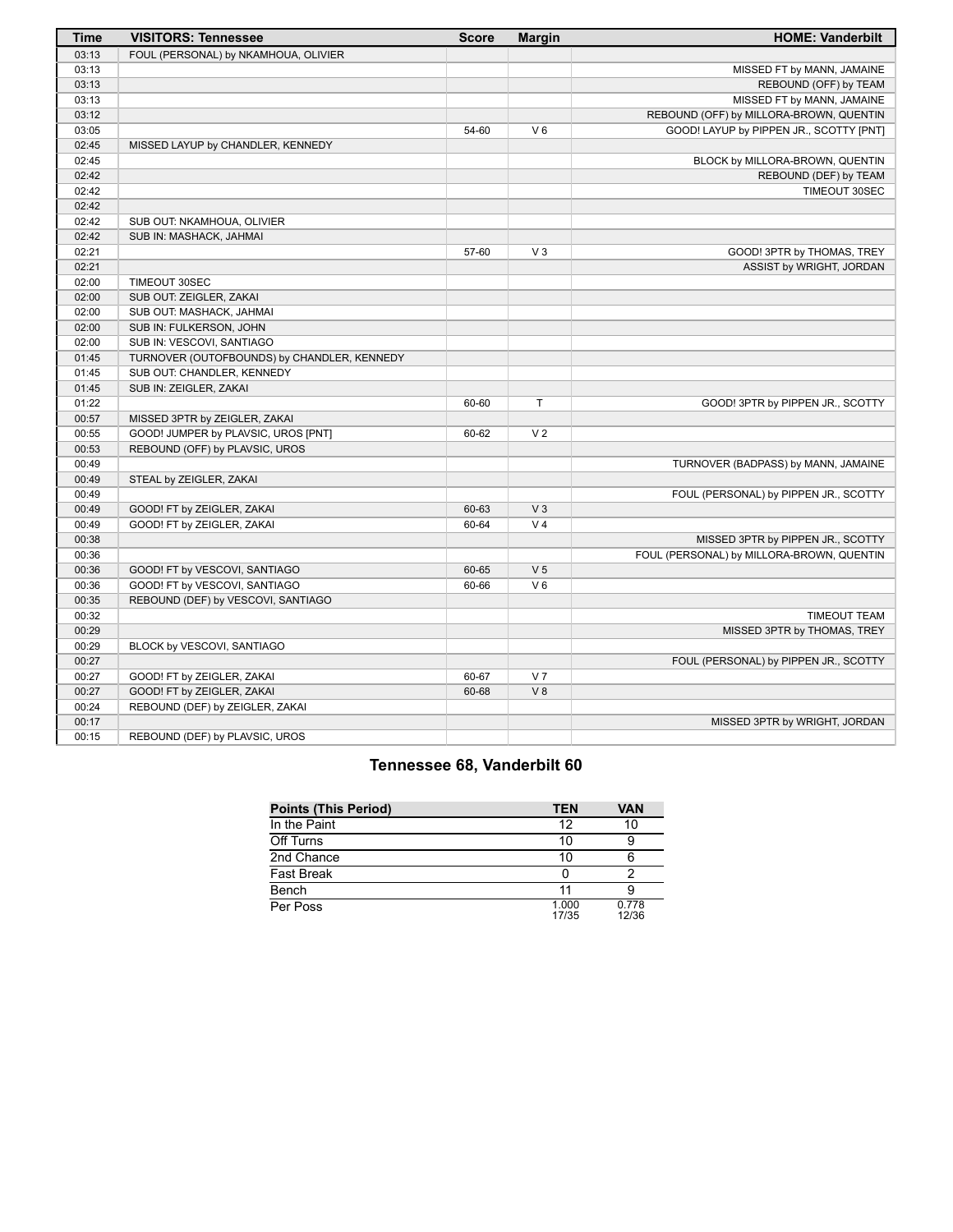#### **Official Scoring/Possession Reference Chart Tennessee vs Vanderbilt Period 1 January 18, 2022 at Memorial Gymnasium - Nashville**



**Period 1**

<mark>Starters:</mark><br>Tennessee: 1 CHANDLER,KENNEDY (G); 13 NKAMHOUA,OLIVIER (F); 25 VESCOVI,SANTIAGO (G); 30 JAMES,JOSIAH-JORDAN (G); 33 PLAVSIC,UROS (F);<br>**Vanderbilt**: 2 PIPPEN JR.,SCOTTY (G); 4 WRIGHT,JORDAN (G); 10 STUTE,MYLES (

| <b>Time</b> | <b>VISITORS: Tennessee</b>             | <b>Score</b> | <b>Margin</b>  | <b>HOME: Vanderbilt</b>               |
|-------------|----------------------------------------|--------------|----------------|---------------------------------------|
| 18:55       |                                        | $2 - 0$      | H <sub>2</sub> | GOOD! LAYUP by WRIGHT, JORDAN         |
| 18:49       | GOOD! FT by VESCOVI, SANTIAGO [FB]     | $2 - 1$      | H <sub>1</sub> |                                       |
| 18:49       | GOOD! FT by VESCOVI, SANTIAGO [FB]     | $2 - 2$      | $\mathsf{T}$   |                                       |
| 18:11       | GOOD! 3PTR by VESCOVI, SANTIAGO        | $2 - 5$      | $V_3$          |                                       |
| 17:53       |                                        | $5-5$        | $\mathsf{T}$   | GOOD! 3PTR by WRIGHT, JORDAN          |
| 17:42       | GOOD! LAYUP by NKAMHOUA, OLIVIER       | $5 - 7$      | V <sub>2</sub> |                                       |
| 16:24       |                                        | $8 - 7$      | H <sub>1</sub> | GOOD! 3PTR by PIPPEN JR., SCOTTY      |
| 16:03       |                                        | $9 - 7$      | H <sub>2</sub> | GOOD! FT by WRIGHT, JORDAN [FB]       |
| 16:03       |                                        | $10 - 7$     | $H_3$          | GOOD! FT by WRIGHT, JORDAN [FB]       |
| 15:16       | GOOD! FT by ZEIGLER, ZAKAI [FB]        | $10 - 8$     | H <sub>2</sub> |                                       |
| 15:16       | GOOD! FT by ZEIGLER, ZAKAI [FB]        | $10-9$       | H <sub>1</sub> |                                       |
| 14:43       | GOOD! 3PTR by POWELL, JUSTIN           | $10 - 12$    | V <sub>2</sub> |                                       |
| 14:13       |                                        | $12 - 12$    | $\mathsf{T}$   | GOOD! LAYUP by LAWRENCE, TYRIN        |
| 12:58       |                                        | 14-12        | H <sub>2</sub> | GOOD! LAYUP by MANN, JAMAINE          |
| 12:01       | GOOD! DUNK by PLAVSIC, UROS [PNT]      | $14 - 14$    | $\mathsf{T}$   |                                       |
| 11:32       |                                        | $17 - 14$    | $H_3$          | GOOD! 3PTR by THOMAS, TREY            |
| 10:34       | GOOD! DUNK by PLAVSIC, UROS            | $17 - 16$    | H <sub>1</sub> |                                       |
| 07:57       | GOOD! 3PTR by VESCOVI, SANTIAGO        | 17-19        | V <sub>2</sub> |                                       |
| 07:23       |                                        | 20-19        | H <sub>1</sub> | GOOD! 3PTR by STUTE, MYLES            |
| 07:23       |                                        | $21 - 19$    | H <sub>2</sub> | GOOD! FT by STUTE, MYLES              |
| 07:01       | GOOD! 3PTR by POWELL, JUSTIN           | 21-22        | V <sub>1</sub> |                                       |
| 05:55       | GOOD! FT by VESCOVI, SANTIAGO          | 21-23        | V <sub>2</sub> |                                       |
| 04:50       | GOOD! LAYUP by PLAVSIC, UROS           | 21-25        | V <sub>4</sub> |                                       |
| 03:51       |                                        | 22-25        | $V_3$          | GOOD! FT by PIPPEN JR., SCOTTY        |
| 03:51       |                                        | 23-25        | V <sub>2</sub> | GOOD! FT by PIPPEN JR., SCOTTY        |
| 03:17       |                                        | 25-25        | $\mathsf{T}$   | GOOD! LAYUP by MILLORA-BROWN, QUENTIN |
| 02:51       |                                        | 27-25        | H <sub>2</sub> | GOOD! JUMPER by WRIGHT, JORDAN        |
| 02:27       | GOOD! FT by POWELL, JUSTIN             | 27-26        | H <sub>1</sub> |                                       |
| 02:27       | GOOD! FT by POWELL, JUSTIN             | $27 - 27$    | $\mathsf{T}$   |                                       |
| 02:14       |                                        | 28-27        | H <sub>1</sub> | GOOD! FT by PIPPEN JR., SCOTTY        |
| 01:41       | GOOD! LAYUP by CHANDLER, KENNEDY [PNT] | 28-29        | V <sub>1</sub> |                                       |
| 01:18       |                                        | 29-29        | $\mathsf{T}$   | GOOD! FT by PIPPEN JR., SCOTTY        |
| 01:18       |                                        | 30-29        | H <sub>1</sub> | GOOD! FT by PIPPEN JR., SCOTTY        |
| 00:54       | GOOD! LAYUP by CHANDLER, KENNEDY       | $30 - 31$    | V <sub>1</sub> |                                       |
| 00:03       | GOOD! LAYUP by CHANDLER, KENNEDY       | 30-33        | V <sub>3</sub> |                                       |
| 00:00       |                                        | 31-33        | V <sub>2</sub> | GOOD! FT by PIPPEN JR., SCOTTY        |
| 00:00       |                                        | 32-33        | V <sub>1</sub> | GOOD! FT by PIPPEN JR., SCOTTY        |

**Tennessee 33, Vanderbilt 32**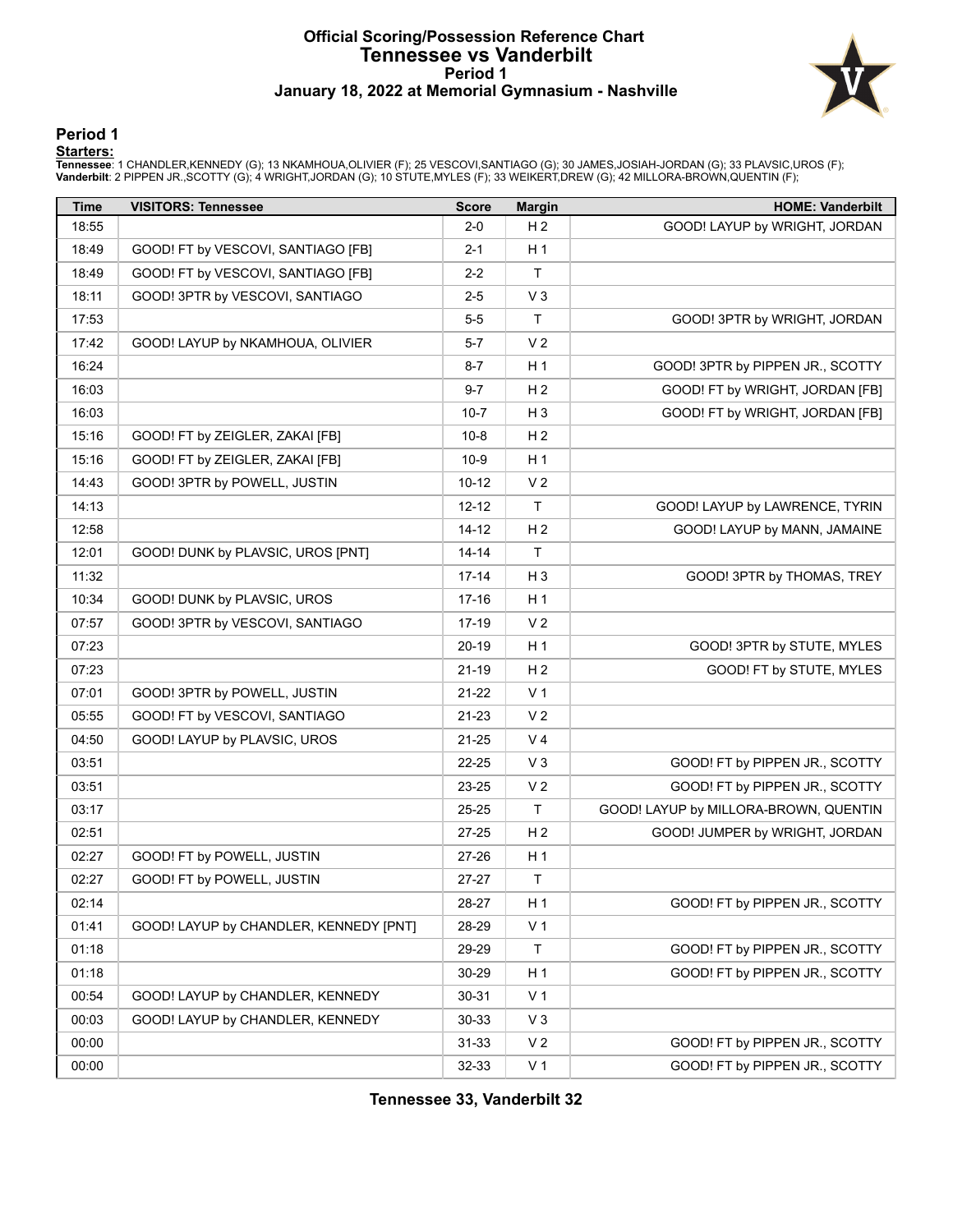#### **Official Scoring/Possession Reference Chart Tennessee vs Vanderbilt Period 2 January 18, 2022 at Memorial Gymnasium - Nashville**



#### **Period 2**

<mark>Starters:</mark><br>Tennessee: 1 CHANDLER,KENNEDY (G); 13 NKAMHOUA,OLIVIER (F); 25 VESCOVI,SANTIAGO (G); 30 JAMES,JOSIAH-JORDAN (G); 33 PLAVSIC,UROS (F);<br>**Vanderbilt**: 2 PIPPEN JR.,SCOTTY (G); 4 WRIGHT,JORDAN (G); 10 STUTE,MYLES (

| <b>Time</b> | <b>VISITORS: Tennessee</b>             | <b>Score</b> | <b>Margin</b>  | <b>HOME: Vanderbilt</b>                       |
|-------------|----------------------------------------|--------------|----------------|-----------------------------------------------|
| 18:53       |                                        | 34-33        | H <sub>1</sub> | GOOD! JUMPER by WRIGHT, JORDAN [PNT]          |
| 18:43       | GOOD! DUNK by NKAMHOUA, OLIVIER        | 34-35        | V <sub>1</sub> |                                               |
| 18:11       |                                        | 37-35        | H <sub>2</sub> | GOOD! 3PTR by STUTE, MYLES                    |
| 17:14       |                                        | 39-35        | H4             | GOOD! DUNK by MILLORA-BROWN, QUENTIN<br>[PNT] |
| 16:05       | GOOD! FT by ZEIGLER, ZAKAI             | 39-36        | $H_3$          |                                               |
| 14:07       | GOOD! 3PTR by VESCOVI, SANTIAGO        | 39-39        | T              |                                               |
| 13:17       | GOOD! FT by FULKERSON, JOHN            | 39-40        | V <sub>1</sub> |                                               |
| 13:17       | GOOD! FT by FULKERSON, JOHN            | 39-41        | V <sub>2</sub> |                                               |
| 11:49       |                                        | $41 - 41$    | T.             | GOOD! LAYUP by THOMAS, TREY [PNT]             |
| 11:25       | GOOD! JUMPER by CHANDLER, KENNEDY      | 41-43        | V <sub>2</sub> |                                               |
| 10:54       |                                        | 44-43        | H <sub>1</sub> | GOOD! 3PTR by THOMAS, TREY                    |
| 10:14       | GOOD! LAYUP by CHANDLER, KENNEDY       | 44-45        | V <sub>1</sub> |                                               |
| 09:53       | GOOD! FT by ZEIGLER, ZAKAI             | 44-46        | V <sub>2</sub> |                                               |
| 09:53       | GOOD! FT by ZEIGLER, ZAKAI             | 44-47        | $V_3$          |                                               |
| 09:29       |                                        | 45-47        | V <sub>2</sub> | GOOD! FT by PIPPEN JR., SCOTTY                |
| 07:41       | GOOD! LAYUP by PLAVSIC, UROS           | 45-49        | V <sub>4</sub> |                                               |
| 07:41       | GOOD! FT by PLAVSIC, UROS              | 45-50        | V <sub>5</sub> |                                               |
| 07:22       |                                        | 47-50        | V <sub>3</sub> | GOOD! LAYUP by WRIGHT, JORDAN [PNT]           |
| 07:11       | GOOD! FT by ZEIGLER, ZAKAI             | 47-51        | V <sub>4</sub> |                                               |
| 07:11       | GOOD! FT by ZEIGLER, ZAKAI             | 47-52        | V <sub>5</sub> |                                               |
| 06:51       | GOOD! FT by NKAMHOUA, OLIVIER          | 47-53        | $V_6$          |                                               |
| 06:51       | GOOD! FT by NKAMHOUA, OLIVIER          | 47-54        | V <sub>7</sub> |                                               |
| 06:07       |                                        | 48-54        | $V_6$          | GOOD! FT by WRIGHT, JORDAN                    |
| 06:07       |                                        | 49-54        | V <sub>5</sub> | GOOD! FT by WRIGHT, JORDAN                    |
| 05:39       | GOOD! FT by NKAMHOUA, OLIVIER          | 49-55        | $V_6$          |                                               |
| 04:24       |                                        | 50-55        | V <sub>5</sub> | GOOD! FT by PIPPEN JR., SCOTTY [FB]           |
| 04:24       |                                        | 51-55        | V <sub>4</sub> | GOOD! FT by PIPPEN JR., SCOTTY [FB]           |
| 04:14       | GOOD! LAYUP by CHANDLER, KENNEDY [PNT] | 51-57        | V6             |                                               |
| 04:14       | GOOD! FT by CHANDLER, KENNEDY          | 51-58        | V <sub>7</sub> |                                               |
| 04:05       |                                        | 52-58        | V6             | GOOD! FT by THOMAS, TREY                      |
| 03:41       | GOOD! JUMPER by PLAVSIC, UROS          | 52-60        | V 8            |                                               |
| 03:05       |                                        | 54-60        | $V_6$          | GOOD! LAYUP by PIPPEN JR., SCOTTY [PNT]       |
| 02:21       |                                        | 57-60        | $V_3$          | GOOD! 3PTR by THOMAS, TREY                    |
| 01:22       |                                        | 60-60        | T.             | GOOD! 3PTR by PIPPEN JR., SCOTTY              |
| 00:55       | GOOD! JUMPER by PLAVSIC, UROS [PNT]    | 60-62        | V <sub>2</sub> |                                               |
| 00:49       | GOOD! FT by ZEIGLER, ZAKAI             | 60-63        | $V_3$          |                                               |
| 00:49       | GOOD! FT by ZEIGLER, ZAKAI             | 60-64        | V <sub>4</sub> |                                               |
| 00:36       | GOOD! FT by VESCOVI, SANTIAGO          | 60-65        | V <sub>5</sub> |                                               |
| 00:36       | GOOD! FT by VESCOVI, SANTIAGO          | 60-66        | $V_6$          |                                               |
| 00:27       | GOOD! FT by ZEIGLER, ZAKAI             | 60-67        | V <sub>7</sub> |                                               |
| 00:27       | GOOD! FT by ZEIGLER, ZAKAI             | 60-68        | V8             |                                               |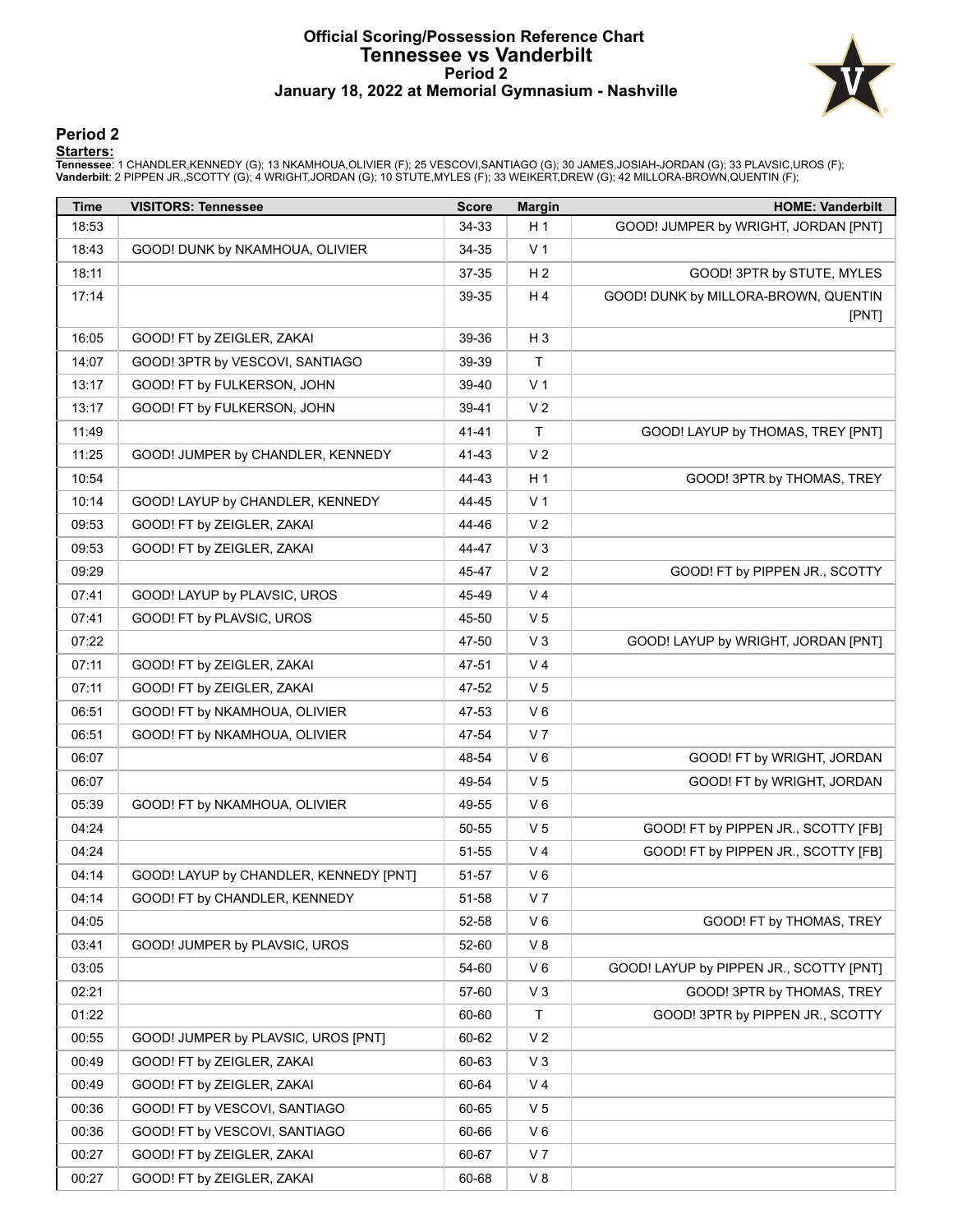**Tennessee 68, Vanderbilt 60**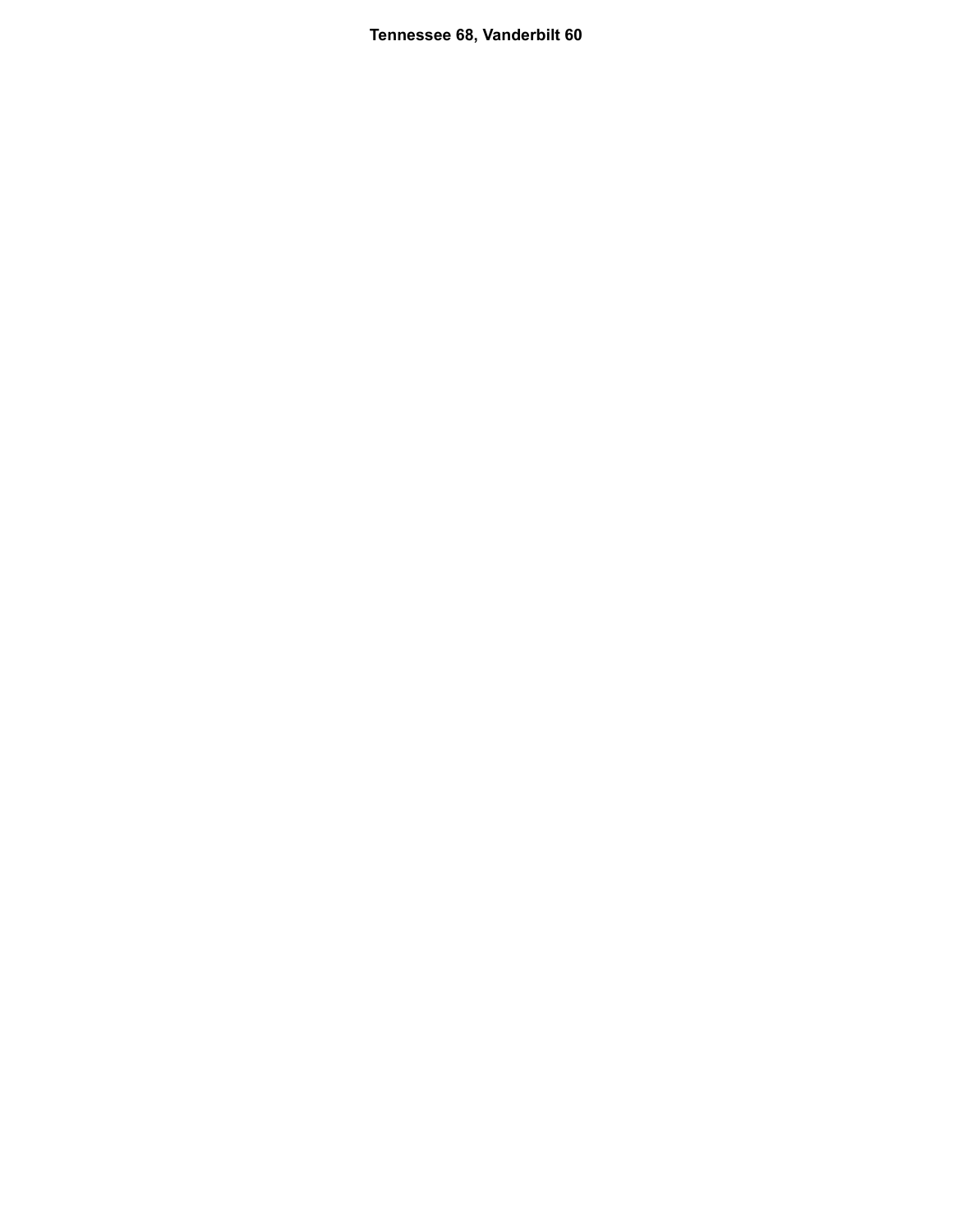#### **Official Substitutions Log Tennessee vs Vanderbilt Period 1 January 18, 2022 at Memorial Gymnasium - Nashville**



| <b>VISITORS: Tennessee</b>           | Time           | <b>Score</b> | <b>HOME: Vanderbilt</b>                      |
|--------------------------------------|----------------|--------------|----------------------------------------------|
| 1 CHANDLER, KENNEDY                  |                |              | 2 PIPPEN JR., SCOTTY                         |
| 13 NKAMHOUA, OLIVIER                 |                |              | 4 WRIGHT, JORDAN                             |
| 25 VESCOVI, SANTIAGO                 |                |              | 10 STUTE, MYLES                              |
| 30 JAMES, JOSIAH-JORDAN              |                |              | 33 WEIKERT, DREW                             |
| 33 PLAVSIC, UROS                     |                |              | 42 MILLORA-BROWN, QUENTIN                    |
|                                      | 16:55          | $7-5$        | SUB OUT: STUTE, MYLES                        |
|                                      | 16:55          |              | SUB IN: MANN, JAMAINE                        |
| SUB OUT: 13 NKAMHOUA, OLIVIER        | 16:55          |              |                                              |
| SUB OUT: 33 PLAVSIC, UROS            | 16:55          |              |                                              |
| SUB IN: 2 HUNTLEY-HATFIELD, BRANDON  | 16:55          |              |                                              |
| SUB IN: 10 FULKERSON, JOHN           | 16:55          |              |                                              |
| SUB OUT: 25 VESCOVI, SANTIAGO        | 16:17<br>16:17 | $7-8$        |                                              |
| SUB IN: 24 POWELL, JUSTIN            | 16:06          | $7-8$        | SUB OUT: WEIKERT, DREW                       |
|                                      | 16:06          |              | SUB IN: LAWRENCE, TYRIN                      |
| SUB OUT: 30 JAMES, JOSIAH-JORDAN     | 16:03          | $7-8$        |                                              |
| SUB IN: 5 ZEIGLER, ZAKAI             | 16:03          |              |                                              |
|                                      | 15:16          | $7 - 10$     | SUB OUT: WRIGHT, JORDAN                      |
|                                      | 15:16          |              | SUB IN: THOMAS, TREY                         |
|                                      | 13:08          | $12 - 12$    | SUB OUT: PIPPEN JR., SCOTTY                  |
|                                      | 13:08          |              | SUB OUT: MILLORA-BROWN, QUENTIN              |
|                                      | 13:08          |              | SUB IN: WRIGHT, JORDAN                       |
|                                      | 13:08          |              | SUB IN: FRANK, TERREN                        |
| SUB OUT: 1 CHANDLER, KENNEDY         | 13:08          |              |                                              |
| SUB OUT: 2 HUNTLEY-HATFIELD, BRANDON | 13:08          |              |                                              |
| SUB IN: 13 NKAMHOUA.OLIVIER          | 13:08          |              |                                              |
| SUB IN: 25 VESCOVI, SANTIAGO         | 13:08          |              |                                              |
| SUB OUT: 10 FULKERSON, JOHN          | 11:49          | $14 - 14$    |                                              |
| SUB IN: 33 PLAVSIC, UROS             | 11:49          |              |                                              |
|                                      | 10:45          | $14 - 17$    | SUB OUT: LAWRENCE, TYRIN                     |
|                                      | 10:45          |              | SUB IN: DEZONIE, SHANE                       |
| SUB OUT: 5 ZEIGLER, ZAKAI            | 10:45          |              |                                              |
| SUB OUT: 24 POWELL, JUSTIN           | 10:45          |              |                                              |
| SUB IN: 1 CHANDLER, KENNEDY          | 10:45          |              |                                              |
| SUB IN: 12 BAILEY JR., VICTOR        | 10:45          |              |                                              |
| SUB OUT: 13 NKAMHOUA, OLIVIER        | 09:30          | $16-17$      |                                              |
| SUB OUT: 33 PLAVSIC, UROS            | 09:30          |              |                                              |
| SUB IN: 2 HUNTLEY-HATFIELD, BRANDON  | 09:30          |              |                                              |
| SUB IN: 10 FULKERSON, JOHN           | 09:30          |              |                                              |
|                                      | 08:26          | $16-17$      | SUB OUT: THOMAS.TREY                         |
|                                      | 08:26          |              | SUB IN: PIPPEN JR., SCOTTY                   |
| SUB OUT: 12 BAILEY JR., VICTOR       | 08:26          |              |                                              |
| SUB IN: 24 POWELL, JUSTIN            | 08:26          |              |                                              |
|                                      | 07:49          | 19-17        | SUB OUT: DEZONIE.SHANE                       |
|                                      | 07:49          |              | <b>SUB OUT: FRANK, TERREN</b>                |
|                                      | 07:49<br>07:49 |              | SUB OUT: MANN, JAMAINE                       |
|                                      | 07:49          |              | SUB IN: STUTE, MYLES<br>SUB IN: THOMAS, TREY |
|                                      | 07:49          |              | SUB IN: MILLORA-BROWN, QUENTIN               |
| SUB OUT: 10 FULKERSON, JOHN          | 07:40          | 19-17        |                                              |
| SUB IN: 13 NKAMHOUA, OLIVIER         | 07:40          |              |                                              |
|                                      | 05:55          | $22 - 21$    | SUB OUT: STUTE, MYLES                        |
|                                      | 05:55          |              | SUB IN: MANN, JAMAINE                        |
| SUB OUT: 25 VESCOVI, SANTIAGO        | 05:55          |              |                                              |
| SUB IN: 5 ZEIGLER, ZAKAI             | 05:55          |              |                                              |
| SUB OUT: 2 HUNTLEY-HATFIELD, BRANDON | 05:06          | 23-21        |                                              |
| SUB IN: 33 PLAVSIC, UROS             | 05:06          |              |                                              |
| SUB OUT: 1 CHANDLER, KENNEDY         | 04:07          | $25 - 21$    |                                              |
| SUB IN: 25 VESCOVI, SANTIAGO         | 04:07          |              |                                              |
| SUB OUT: 13 NKAMHOUA, OLIVIER        | 03:51          | $25 - 21$    |                                              |
| SUB IN: 2 HUNTLEY-HATFIELD, BRANDON  | 03:51          |              |                                              |
| SUB OUT: 5 ZEIGLER, ZAKAI            | 02:27          | 26-27        |                                              |
| SUB IN: 1 CHANDLER, KENNEDY          | 02:27          |              |                                              |
|                                      | 02:14          | $27 - 27$    | SUB OUT: MANN, JAMAINE                       |
|                                      | 02:14          |              | SUB IN: WEIKERT, DREW                        |
| SUB OUT: 25 VESCOVI, SANTIAGO        | 02:14          |              |                                              |
| SUB IN: 5 ZEIGLER, ZAKAI             | 02:14          |              |                                              |
| SUB OUT: 33 PLAVSIC, UROS            | 02:14          |              |                                              |
| SUB IN: 15 MASHACK, JAHMAI           | 02:14          |              |                                              |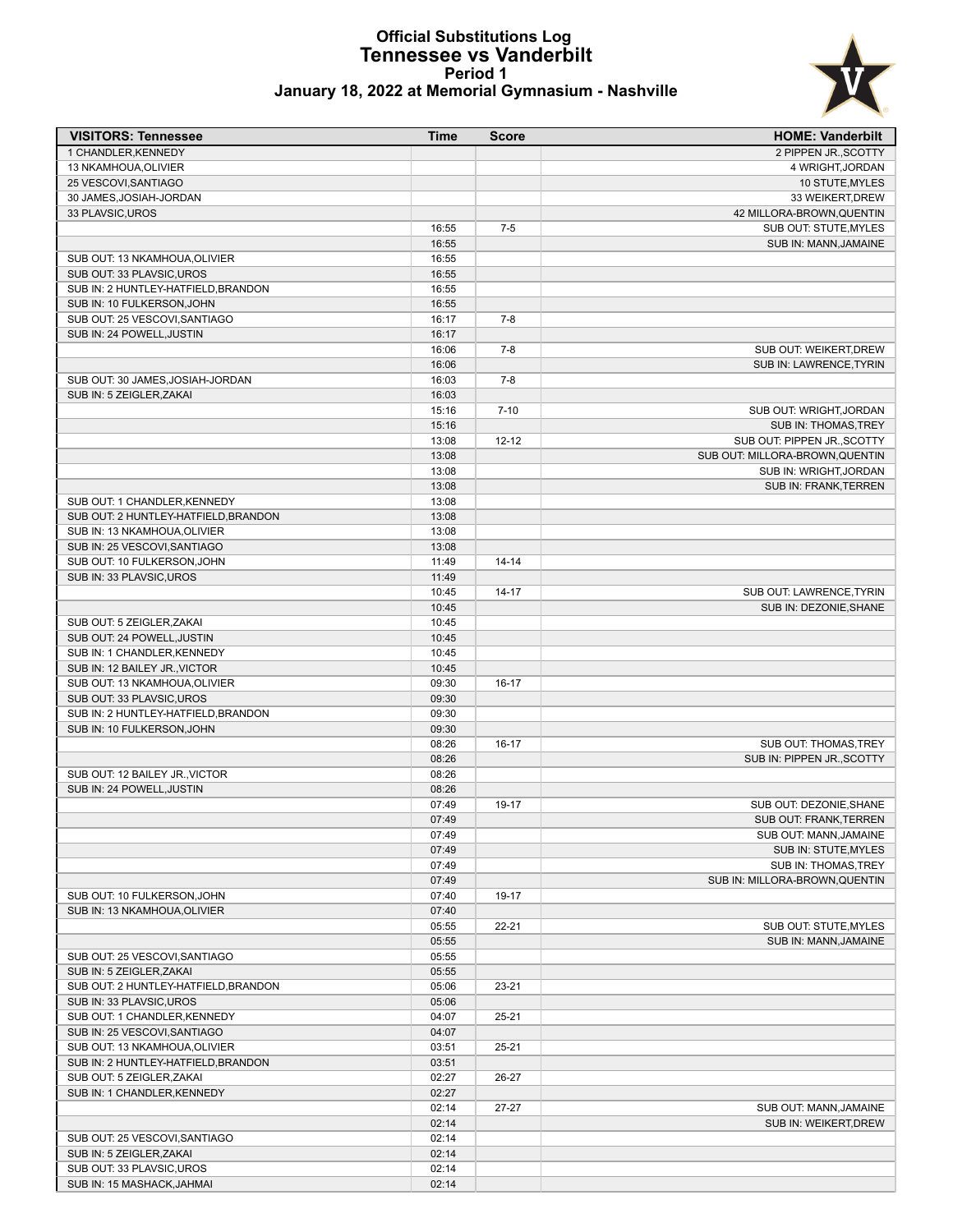| <b>VISITORS: Tennessee</b>          | Time  | <b>Score</b> | <b>HOME: Vanderbilt</b> |
|-------------------------------------|-------|--------------|-------------------------|
| SUB OUT: 2 HUNTLEY-HATFIELD.BRANDON | 01:18 | 29-29        |                         |
| SUB IN: 33 PLAVSIC, UROS            | 01:18 |              |                         |

#### **Tennessee 33, Vanderbilt 32**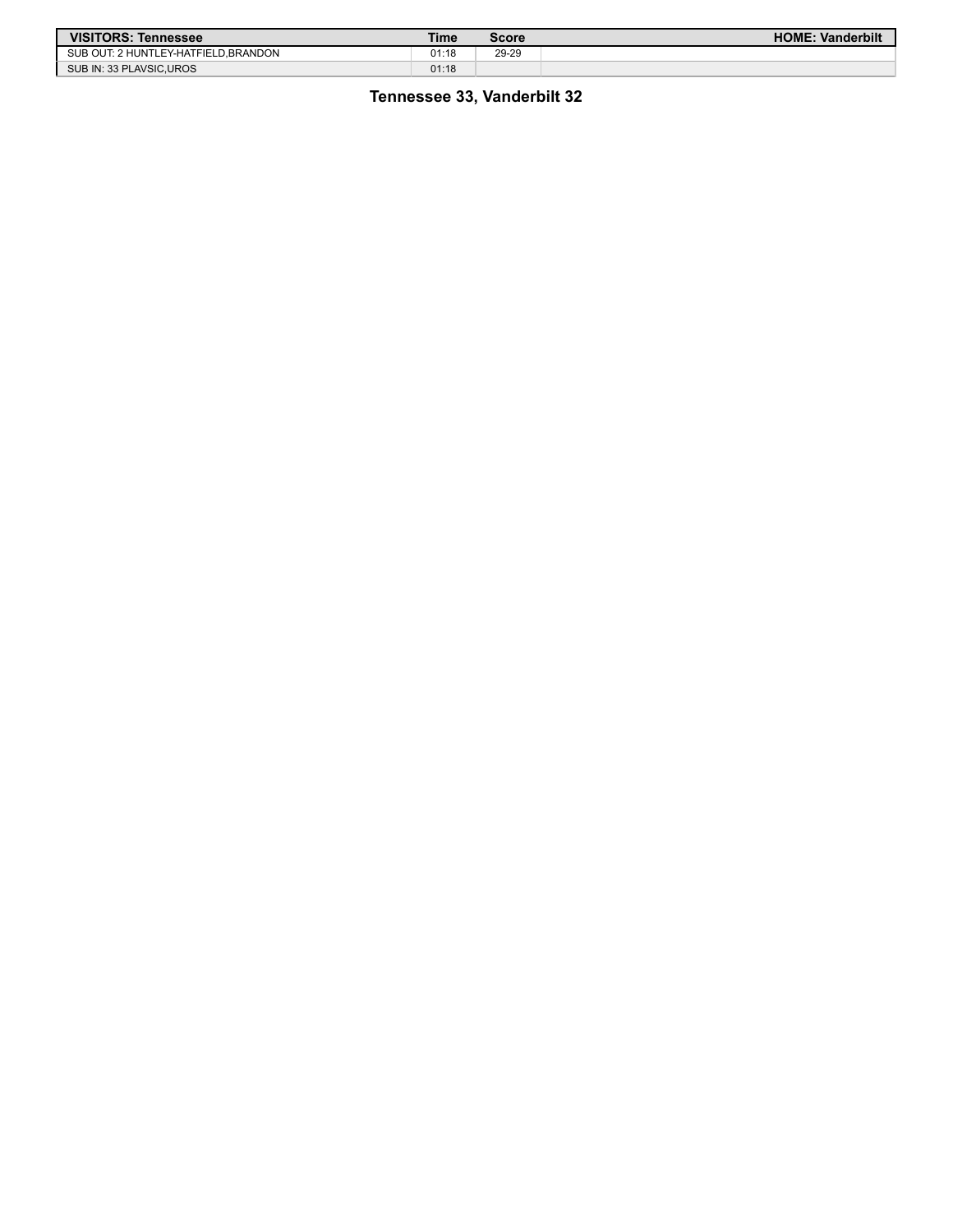### **Official Substitutions Log Tennessee vs Vanderbilt Period 2**



|  |  |  | January 18, 2022 at Memorial Gymnasium - Nashville |  |
|--|--|--|----------------------------------------------------|--|
|--|--|--|----------------------------------------------------|--|

| <b>VISITORS: Tennessee</b>                                   | <b>Time</b>    | <b>Score</b>   | <b>HOME: Vanderbilt</b>         |
|--------------------------------------------------------------|----------------|----------------|---------------------------------|
| 1 CHANDLER.KENNEDY                                           |                |                | 2 PIPPEN JR., SCOTTY            |
| 13 NKAMHOUA, OLIVIER                                         |                |                | 4 WRIGHT, JORDAN                |
| 25 VESCOVI, SANTIAGO                                         |                |                | 10 STUTE, MYLES                 |
| 30 JAMES, JOSIAH-JORDAN                                      |                |                | 33 WEIKERT, DREW                |
| 33 PLAVSIC, UROS                                             |                |                | 42 MILLORA-BROWN, QUENTIN       |
|                                                              | 20:00          | $\overline{a}$ | SUB OUT: THOMAS, TREY           |
|                                                              | 20:00          |                | SUB IN: STUTE, MYLES            |
| SUB OUT: 5 ZEIGLER, ZAKAI                                    | 20:00          |                |                                 |
| SUB OUT: 15 MASHACK, JAHMAI<br>SUB IN: 13 NKAMHOUA, OLIVIER  | 20:00<br>20:00 |                |                                 |
| SUB IN: 25 VESCOVI.SANTIAGO                                  | 20:00          |                |                                 |
|                                                              | 17:45          | 35-37          | SUB OUT: STUTE, MYLES           |
|                                                              | 17:45          |                | SUB IN: LAWRENCE, TYRIN         |
| SUB OUT: 33 PLAVSIC, UROS                                    | 17:24          | 35-37          |                                 |
| SUB IN: 10 FULKERSON, JOHN                                   | 17:24          |                |                                 |
| SUB OUT: 13 NKAMHOUA, OLIVIER                                | 17:24          |                |                                 |
| SUB IN: 2 HUNTLEY-HATFIELD, BRANDON                          | 17:24          |                |                                 |
| SUB OUT: 1 CHANDLER, KENNEDY                                 | 16:05          | 36-39          |                                 |
| SUB IN: 5 ZEIGLER, ZAKAI                                     | 16:05          |                |                                 |
|                                                              | 14:52          | 36-39          | SUB OUT: PIPPEN JR., SCOTTY     |
|                                                              | 14:52          |                | SUB OUT: WEIKERT.DREW           |
|                                                              | 14:52          |                | SUB IN: THOMAS, TREY            |
|                                                              | 14:52          |                | SUB IN: MANN, JAMAINE           |
| SUB OUT: 2 HUNTLEY-HATFIELD, BRANDON                         | 14:52          |                |                                 |
| SUB OUT: 24 POWELL, JUSTIN                                   | 14:52          |                |                                 |
| SUB IN: 1 CHANDLER, KENNEDY                                  | 14:52          |                |                                 |
| SUB IN: 13 NKAMHOUA, OLIVIER                                 | 14:52<br>13:35 | 39-39          | SUB OUT: WRIGHT, JORDAN         |
|                                                              | 13:35          |                | SUB IN: DORSEY, GABE            |
| SUB OUT: 10 FULKERSON, JOHN                                  | 13:17          | 41-39          |                                 |
| SUB IN: 15 MASHACK, JAHMAI                                   | 13:17          |                |                                 |
|                                                              | 09:53          | 45-44          | SUB OUT: LAWRENCE, TYRIN        |
|                                                              | 09:53          |                | SUB OUT: DORSEY, GABE           |
|                                                              | 09:53          |                | SUB IN: PIPPEN JR., SCOTTY      |
|                                                              | 09:53          |                | SUB IN: WRIGHT, JORDAN          |
| SUB OUT: 13 NKAMHOUA, OLIVIER                                | 09:53          |                |                                 |
| SUB OUT: 15 MASHACK, JAHMAI                                  | 09:53          |                |                                 |
| SUB IN: 10 FULKERSON, JOHN                                   | 09:53          |                |                                 |
| SUB IN: 33 PLAVSIC, UROS                                     | 09:53          |                |                                 |
| SUB OUT: 25 VESCOVI, SANTIAGO                                | 09:53          |                |                                 |
| SUB IN: 24 POWELL, JUSTIN                                    | 09:53          |                |                                 |
| SUB OUT: 1 CHANDLER, KENNEDY<br>SUB IN: 25 VESCOVI, SANTIAGO | 07:56<br>07:56 | 47-45          |                                 |
| SUB OUT: 10 FULKERSON, JOHN                                  | 07:32          | 50-45          |                                 |
| SUB IN: 13 NKAMHOUA, OLIVIER                                 | 07:32          |                |                                 |
|                                                              | 06:51          | 53-47          | SUB OUT: MILLORA-BROWN, QUENTIN |
|                                                              | 06:51          |                | <b>SUB IN: STUTE, MYLES</b>     |
| SUB OUT: 13 NKAMHOUA, OLIVIER                                | 06:51          |                |                                 |
| SUB IN: 15 MASHACK, JAHMAI                                   | 06:51          |                |                                 |
| SUB OUT: 15 MASHACK, JAHMAI                                  | 06:24          | 54-47          |                                 |
| SUB IN: 1 CHANDLER, KENNEDY                                  | 06:24          |                |                                 |
|                                                              | 06:04          | 54-49          | SUB OUT: STUTE, MYLES           |
|                                                              | 06:04          |                | SUB IN: MILLORA-BROWN, QUENTIN  |
| SUB OUT: 25 VESCOVI, SANTIAGO                                | 06:04          |                |                                 |
| SUB OUT: 33 PLAVSIC, UROS                                    | 06:04          |                |                                 |
| SUB IN: 10 FULKERSON, JOHN                                   | 06:04          |                |                                 |
| SUB IN: 13 NKAMHOUA, OLIVIER                                 | 06:04          |                |                                 |
| SUB OUT: 10 FULKERSON, JOHN<br>SUB IN: 33 PLAVSIC, UROS      | 04:24<br>04:24 | 55-50          |                                 |
|                                                              | 02:42          | 60-54          |                                 |
| SUB OUT: 13 NKAMHOUA, OLIVIER<br>SUB IN: 15 MASHACK, JAHMAI  | 02:42          |                |                                 |
| SUB OUT: 5 ZEIGLER, ZAKAI                                    | 02:00          | 60-57          |                                 |
| SUB OUT: 15 MASHACK, JAHMAI                                  | 02:00          |                |                                 |
| SUB IN: 10 FULKERSON, JOHN                                   | 02:00          |                |                                 |
| SUB IN: 25 VESCOVI, SANTIAGO                                 | 02:00          |                |                                 |
| SUB OUT: 1 CHANDLER, KENNEDY                                 | 01:45          | 60-57          |                                 |
| SUB IN: 5 ZEIGLER, ZAKAI                                     | 01:45          |                |                                 |